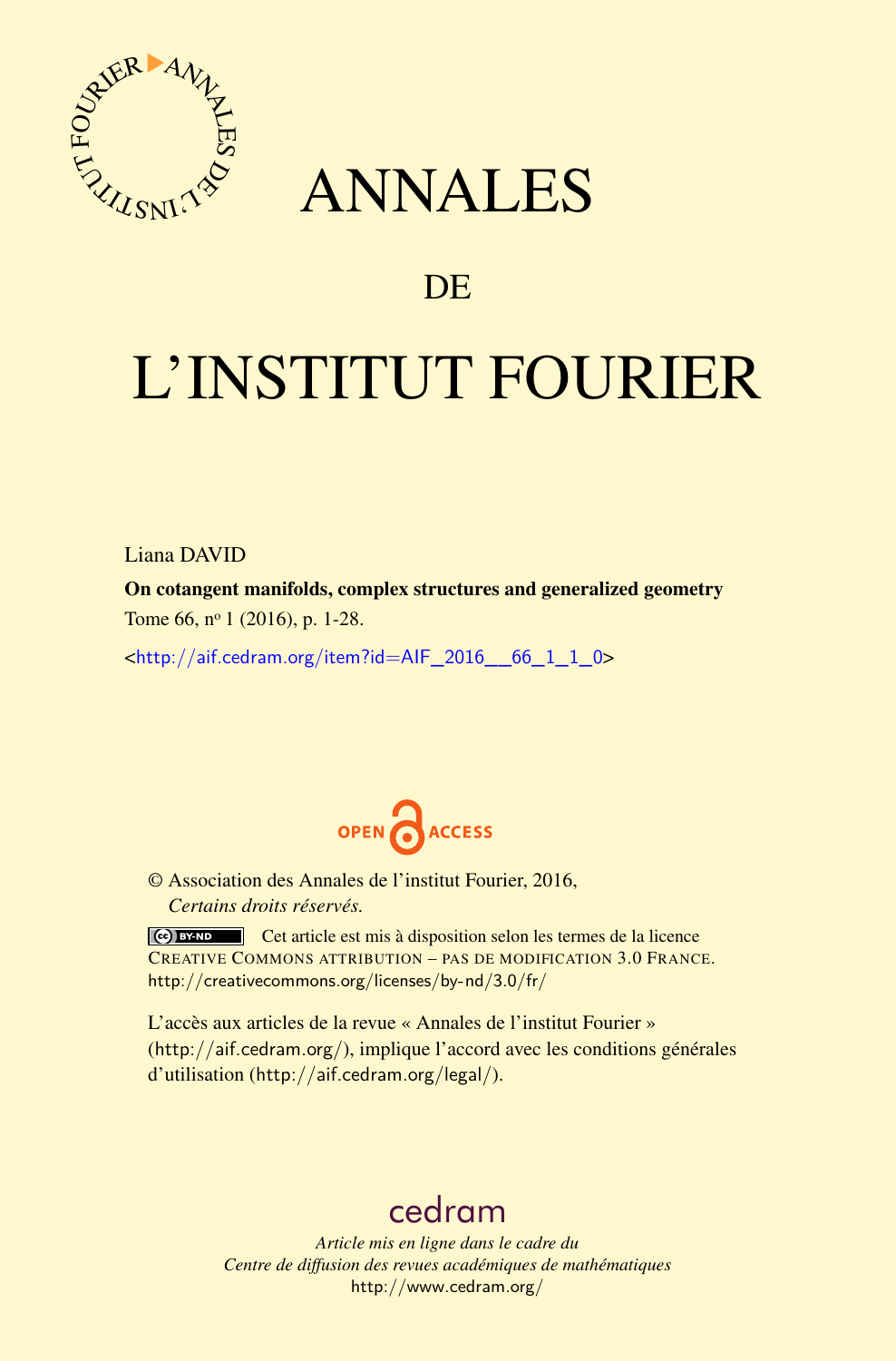#### ON COTANGENT MANIFOLDS, COMPLEX STRUCTURES AND GENERALIZED GEOMETRY

#### **by Liana DAVID (\*)**

Abstract. — We develop various properties of symmetric generalized complex structures (in connection with their holomorphic space and *B*-field transformations), which are analogous to the well-known results of Gualtieri on skewsymmetric generalized complex structures. Given an adapted (symmetric or skewsymmetric) generalized complex structure  $\mathcal J$  and a linear connection  $D$  on a manifold  $M$ , we construct an almost complex structure  $J^{\mathcal{J},D}$  on the cotangent manifold *T*<sup>\*</sup>*M* and we study its integrability. For *J* skew-symmetric, we relate the Courant integrability of  $\mathcal J$  with the integrability of  $J^{\mathcal J,D}$ . We consider in detail the case when  $M = G$  is a Lie group and  $J, D$  are left-invariant. We also show that our approach unifies and generalizes various known results from special complex geometry.

Résumé. — Nous développons plusieurs propriétés des structures complexes généralisées symétriques (en relation avec leurs espaces holomorphes et les "B-field" transformations), qui sont similaires aux résultats bien connus de Gualtieri sur les structures complexes généralisées anti-symétriques. Étant données une structure complexe généralisée adaptée (symétrique ou anti-symétrique)  $J$  et une connexion *D* sur une variété *M*, nous construisons une structure presque-complexe  $J^{\mathcal{J},D}$ sur la variété cotangente *T* <sup>∗</sup>*M* et nous étudions son intégrabilité. Pour J antisymétrique, nous relions l'intégrabilité de  $\mathcal J$  au sens de Courant avec l'intégrabilité de  $J^{\mathcal{J},D}$ . Nous considérons en détail le cas où  $M = G$  est un groupe de Lie et  $J, D$  sont invariants à gauche. Nous montrons aussi que notre approche unifie et généralise plusieurs résultats connus en géométrie spéciale complexe.

Keywords: complex and generalized complex structures, holomorphic bundles, integrability, Lie groups, special complex geometry.

Math. classification: 53C15, 53D18, 53C55.

<sup>(\*)</sup> Part of this work was carried out during a Humboldt Research Fellowship at the University of Mannheim (Germany). Hospitality at the University of Mannheim and financial support from the Alexander von Humboldt-Foundation are greatly acknowledged. Partial support from a CNCS-UEFISCDI grant, project no. PN-II-ID-PCE-2011-3-0362, is also acknowledged.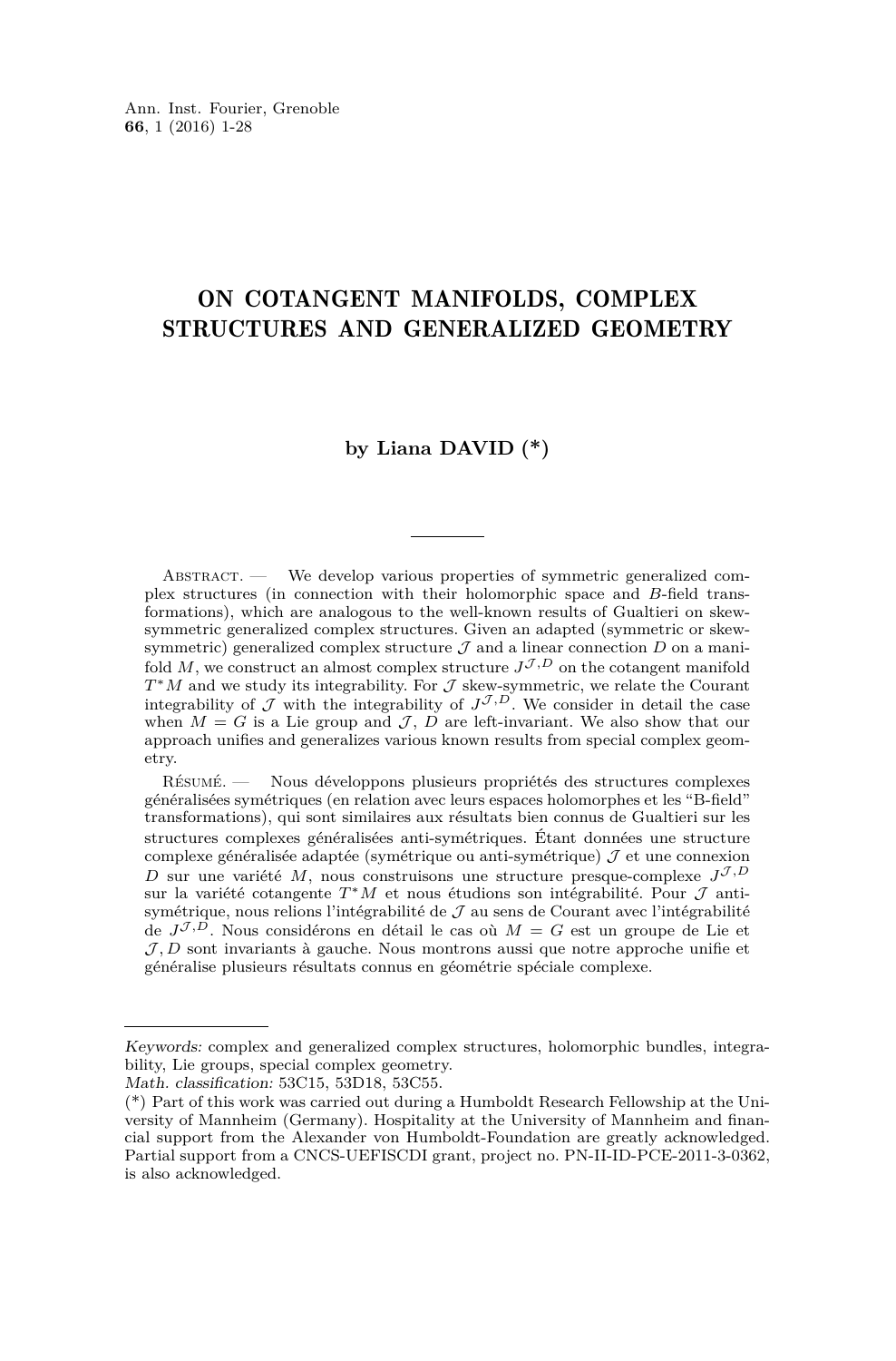#### 2 Liana DAVID

#### **1. Introduction**

#### **1.1. Motivation**

The starting point of this note is a result proved in [\[1\]](#page-27-0), which states that the cotangent manifold of a special symplectic manifold  $(M, J, \nabla, \omega)$  inherits, under some additional conditions, a hyper-Kähler structure. Recall that a manifold  $M$  with a complex structure  $J$ , a flat, torsion-free connection  $\nabla$  and a symplectic form  $\omega$  is special symplectic if  $d^{\nabla} J = 0$  (i.e.  $\nabla_X(J)(Y) = \nabla_Y(J)(X)$ , for any  $X, Y \in TM$  and  $\nabla \omega = 0$ . The connection  $\nabla$ , acting on the cotangent bundle  $\pi : T^*M \to M$ , induces a decomposition

<span id="page-2-0"></span>
$$
(1.1) \tT(T^*M) = H^{\nabla} \oplus \pi^*(T^*M) = \pi^*(TM \oplus T^*M)
$$

into horizontal and vertical subbundles. Assume now that the (1*,* 1)-part of  $\omega$  (with respect to *J*) is non-degenerate and satisfies  $\nabla \omega^{1,1} = 0$ . Under these additional conditions, the hyper-Kähler structure on *T* <sup>∗</sup>*M* mentioned above is given, by means of  $(1.1)$ , by  $($ the pull-back of $)$ 

$$
J_1:=\left(\begin{array}{cc}J & 0 \\ 0 & J^*\end{array}\right),\ J_2:=\left(\begin{array}{cc}0 & -(\omega^{1,1})^{-1} \\ \omega^{1,1} & 0\end{array}\right),\ g:=\left(\begin{array}{cc}g^{1,1} & 0 \\ 0 & (g^{1,1})^{-1}\end{array}\right)
$$

where  $g^{1,1} := \omega^{1,1}(J \cdot, \cdot)$ . A key fact in the proof that  $(J_1, J_2, g)$  is hyper-Kähler is the integrability of  $J_1$  and  $J_2$ . The integrability of  $J_2$  follows from a local argument, which uses  $\nabla$ -flat coordinates and  $\nabla \omega^{1,1} = 0$ . For the integrability of  $J_1$ , one notices, using the special complex condition  $d^{\nabla} J = 0$ , that  $H^{\nabla} \subset T(T^*M)$  is invariant with respect to the canonical complex structure  $J_{\text{can}}$  of  $T^*M$  induced by *J*. Hence,  $J_1$  coincides with *J*can and is integrable. These arguments were developed in [\[1\]](#page-27-0).

With special geometry as a motivation, in this note we consider the following setting: a manifold *M* with a linear connection *D* and a smooth field of endomorphisms  $\mathcal J$  of the generalized tangent bundle  $\mathbb{T}M := TM \oplus T^*M$ , such that  $\mathcal{J}^2 = -Id$ . Following [\[10\]](#page-28-0) (rather than the usual terminology from generalized geometry), we call  $\mathcal J$  a generalized complex structure. Motivated by  $J_1$  and  $J_2$  above, we assume that  $\mathcal J$  is adapted, *i.e.* either symmetric or skew-symmetric with respect to the canonical metric of neutral signature of  $\mathbb{T}M$ . From *D* and  $\mathcal J$  we construct an almost complex structure  $J^{\mathcal{J},D}$  on the cotangent manifold  $T^*M$  and we study its integrability. This provides a new insight, from the generalized complex geometry point of view, on the above arguments from [\[1\]](#page-27-0). Along the way, we prove various properties we need on symmetric generalized complex structures. The relation with the Courant integrability is also discussed. As a main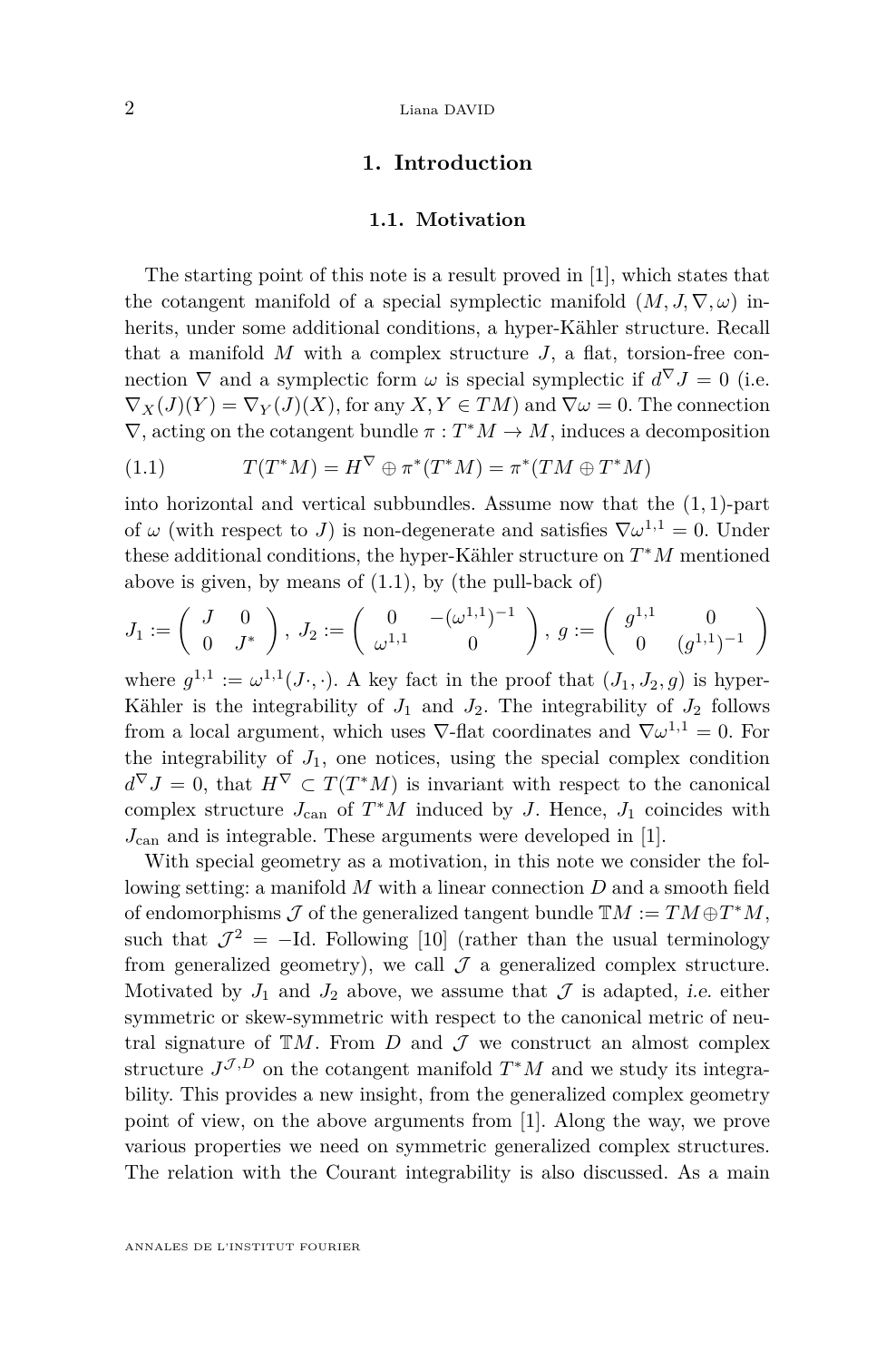application, we construct a large class of complex structures on cotangent manifolds of real semisimple Lie groups.

In the remaining part of the introduction we describe in detail the results and the structure of the paper.

#### **1.2. Structure of the paper**

In Section [2](#page-5-0) we prove basic facts we need from generalized geometry. While skew-symmetric generalized complex structures are well-known (see e.g. [\[6\]](#page-28-1) for basic facts), the symmetric ones do not seem to appear in the literature. We begin by studying symmetric generalized complex structures on (real) vector spaces (see Definition [2.1\)](#page-5-1). We find the general form of their holomorphic space (see Proposition [2.4\)](#page-6-0) and we show that any symmetric generalized complex structure on a vector space is, modulo a *B*-field transformation, the direct sum of one determined by a complex structure and another determined by a pseudo-Euclidean metric (see Example [2.6](#page-7-0) and Theorem [2.7\)](#page-8-0). Therefore, there is an obvious analogy with the theory of skew-symmetric generalized complex structures developed by Gualtieri in [\[6\]](#page-28-1). We discuss this analogy in Subsection [2.2.](#page-9-0) For our purposes it is particularly relevant the common description of the holomorphic space  $L^{\tau}(E,\alpha)$  of a symmetric or, respectively, skew-symmetric generalized complex structure on a vector space *V*, in terms of a complex subspace  $E \subset V^{\mathbb{C}}$ and a skew-Hermitian, respectively skew-symmetric 2-form  $\alpha$  on  $E$ , satisfying some additional conditions (see Corollary [2.8\)](#page-9-1). These results extend pointwise to manifolds (see Subsection [2.3\)](#page-10-0). Despite the above analogies, there is an important difference between symmetric and skew-symmetric generalized complex structures on manifolds: unlike the skew-symmetric ones, the symmetric generalized complex structures are never Courant integrable (see Lemma [2.13\)](#page-11-0).

In Section [3](#page-11-1) we consider a manifold *M* together with a connection *D* and an adapted generalized complex structure  $\mathcal J$  (see Definition [2.9\)](#page-10-1). Using  $D$ and  $\mathcal J$  we define an almost complex structure  $J^{\mathcal J,D}$  on  $T^*M$  (see Definition [3.1\)](#page-11-2) and we discuss its integrability. It turns out that the integrability of  $J^{\mathcal{J},D}$  imposes obstructions on the curvature of *D* and the data  $(E,\alpha)$ which defines the holomorphic bundle  $L = L^{\tau}(E, \alpha)$  of  $\mathcal{J}$ . In particular, the complex subbundle  $E \subset T^{\mathbb{C}}M$  must be involutive and  $\alpha$  must satisfy a differential equation involving *D* (see Theorem [3.3\)](#page-12-0). As a straightforward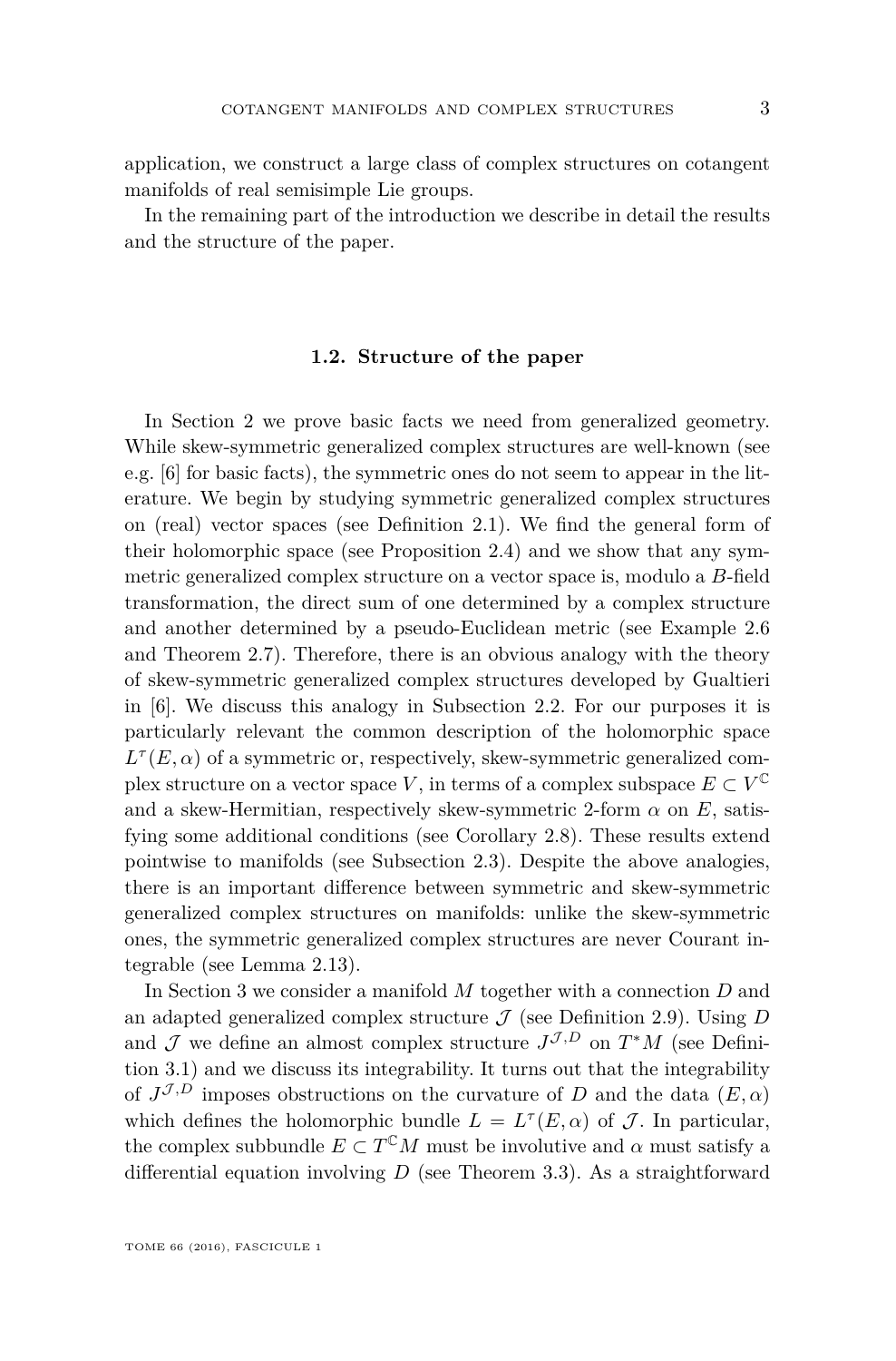application of Theorem [3.3,](#page-12-0) we relate the Courant integrability of a skewsymmetric generalized complex structure  $\mathcal{J}$  with the integrability of  $J^{\mathcal{J},D}$ (see Corollary [3.4\)](#page-13-0). In particular, we deduce that a left-invariant, skewsymmetric, generalized complex structure  $\mathcal J$  on a Lie group  $G$  is Courant integrable, if and only if the almost complex structure  $J^{\mathcal{J},D^c}$  on  $T^*G$  is integrable, where  $D^c$  is the left-invariant connection on  $G$  which on leftinvariant vector fields is the Lie bracket (see Example [3.5\)](#page-14-0). A systematic description of Courant integrable, left-invariant, skew-symmetric generalized complex structures on real semisimple Lie groups was developed in [\[2\]](#page-27-1). This is the motivation for our treatment from the next section.

Section [4](#page-14-1) is devoted to applications of Theorem [3.3](#page-12-0) to Lie groups. Our main goal here is to describe a large class of left-invariant symmetric (rather than skew-symmetric) generalized complex structures  $\mathcal J$  on a semisimple Lie group, which, together with a suitably chosen left-invariant connection  $D^0$ , determine an integrable complex structure  $J^{\mathcal{J},D^0}$  on the cotangent group. (The connection  $D^0$  plays the role of  $D^c$  above). In the first part of Section [4,](#page-14-1) intended to fix notation, we briefly recall the basic facts we need on the structure theory of semisimple Lie algebras. We follow closely [\[9\]](#page-28-2), Chapter VI. In Subsection [4.2](#page-16-0) we develop an infinitesimal description, in terms of the so-called admissible triples  $(\mathfrak{k}, \mathcal{D}, \epsilon)$ , of pairs  $(\mathcal{J}, D)$  formed by a left-invariant adapted generalized complex structure  $\mathcal J$  and a left-invariant connection  $D$  on a (not necessarily semisimple) Lie group  $G$ , such that the associated almost complex structure  $J^{\mathcal{J},D}$  on  $T^*G$  is integrable (see Def-inition [4.2](#page-16-1) and Proposition [4.3\)](#page-16-2). In this description, the pair  $(\ell, \epsilon)$  defines the fiber  $L^{\tau}(\mathfrak{k}, \epsilon)$  at  $e \in G$  of the holomorphic bundle of  $\mathcal J$  and  $\mathcal D$  is the restriction of *D* to the space of left-invariant vector fields. The notion of admissible triple generalizes the notion of admissible pair, defined in [\[2\]](#page-27-1) to encode the Courant integrability of left-invariant skew-symmetric generalized complex structures on Lie groups. When *G* is semisimple, we define the notion of regularity for the structures involved (see Definition [4.2\)](#page-16-1); in the above notation, this means that  $\mathfrak k$  is a regular subalgebra of  $\mathfrak g^\mathbb C$ , normalized by a maximally compact Cartan subalgebra of g. The preferred connection  $D<sup>0</sup>$  is introduced in Definition [4.8](#page-20-0) and our motivation for its choice is explained before Lemma [4.7.](#page-18-0) Our main result in this section is Theorem [4.9,](#page-20-1) which provides a description (in terms of admissible triples) of regular symmetric generalized complex structures  $J$  on a semisimple Lie group  $G$ , which, together with the connection  $D^0$ , determine an (integrable) complex structure on  $T$ <sup>\*</sup>*G*. The description from Theorem [4.9](#page-20-1) requires further clarifications: one needs to construct the constants  $\{\nu_{\alpha}, \alpha \in R_0^{\text{sym}}\}$ , which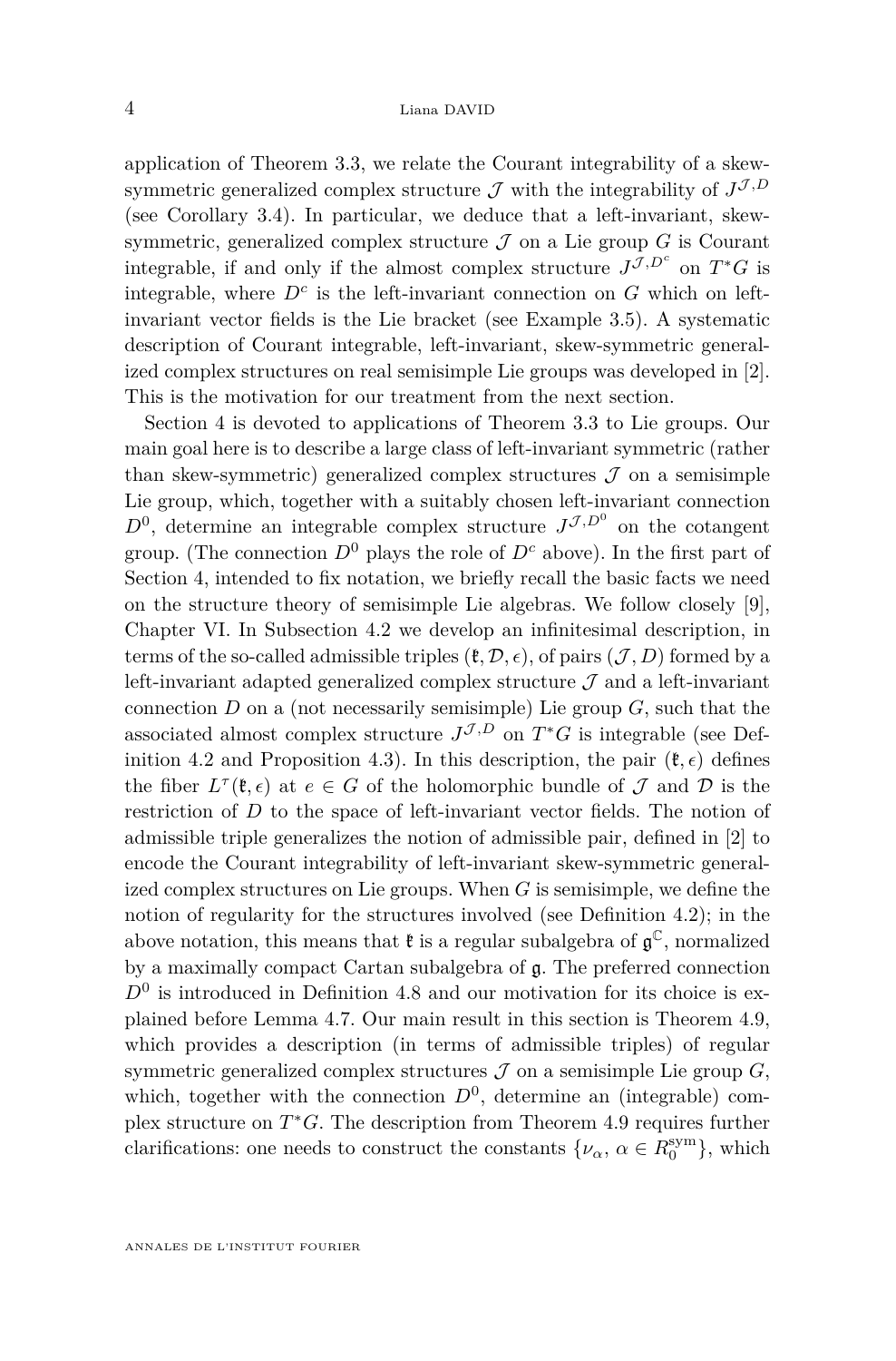are subject to conditions [\(4.20\)](#page-21-0), [\(4.21\)](#page-21-1) and to study the non-degeneracy of the (symmetric) bilinear form  $g_{\Delta}$ . A method to construct the  $\nu_{\alpha}$ 's is provided by Lemma [4.10.](#page-23-0) When the root system  $R_0$  of the regular subalgebra  $\mathfrak k$  is not only *σ*-parabolic, as required by Theorem [4.9,](#page-20-1) but *σ*-positive (see Definition [4.5\)](#page-18-1), the non-degeneracy of *g*<sup>∆</sup> is straightforward (see Re-mark [4.11\)](#page-23-1) and we obtain, on any semisimple Lie group  $G$ , a large class of regular symmetric generalized complex structures  $\mathcal{J}$ , such that  $J^{\mathcal{J},D^0}$ is integrable. In the special case when *G* is (semisimple) of inner type, the root system  $R_0$  of  $\mathfrak k$  is always a positive root system and we obtain a full explicit description of all regular symmetric generalized complex structures  $\mathcal{J}$ , such that  $J^{\mathcal{J},D^0}$  is integrable (see Theorem [4.14\)](#page-25-0).

In Section [5](#page-26-0) we use Theorem [3.3](#page-12-0) in order to reobtain and generalize various well-known results from special complex geometry, with emphasis on those from [\[1\]](#page-27-0), already mentioned at the beginning of this introduction.

#### **2. Symmetric generalized complex structures**

<span id="page-5-0"></span>In this section we study symmetric generalized complex structures. Subsections [2.1](#page-5-2) and [2.2](#page-9-0) are algebraic, while in Subsection [2.3](#page-10-0) we discuss the Courant integrability.

#### <span id="page-5-2"></span>**2.1. Linear symmetric generalized complex structures**

<span id="page-5-3"></span>Let *V* be a real vector space. We denote by

(2.1)  $g_{\text{can}}(X + \xi, Y + \eta) = \frac{1}{2} (\xi(Y) + \eta(X)), \quad X + \xi, Y + \eta \in V \oplus V^*$ the canonical pseudo-Euclidian metric of neutral signature on  $V \oplus V^*$ .

<span id="page-5-1"></span>DEFINITION  $2.1. - A$  generalized complex structure on *V* is an endomorphism  $\mathcal{J} \in \text{End}(V \oplus V^*)$ , such that  $\mathcal{J}^2 = -\text{Id}$ . The generalized complex structure  $\mathcal J$  is called symmetric (respectively, skew-symmetric) if it is symmetric (respectively, skew-symmetric) with respect to  $g_{\text{can}}$ . The generalized complex structure  $\mathcal J$  is called adapted if it is symmetric or skew-symmetric.

Remark  $2.2$ . In the classical terminology of generalized geometry (see e.g. [\[6,](#page-28-1) [8\]](#page-28-3)), a generalized complex structure is, by definition, skewsymmetric. In this note we prefer the language of [\[10\]](#page-28-0), where generalized complex structures are not assumed, a priori, to be compatible in any way with  $g_{\text{can}}$ .

TOME 66 (2016), FASCICULE 1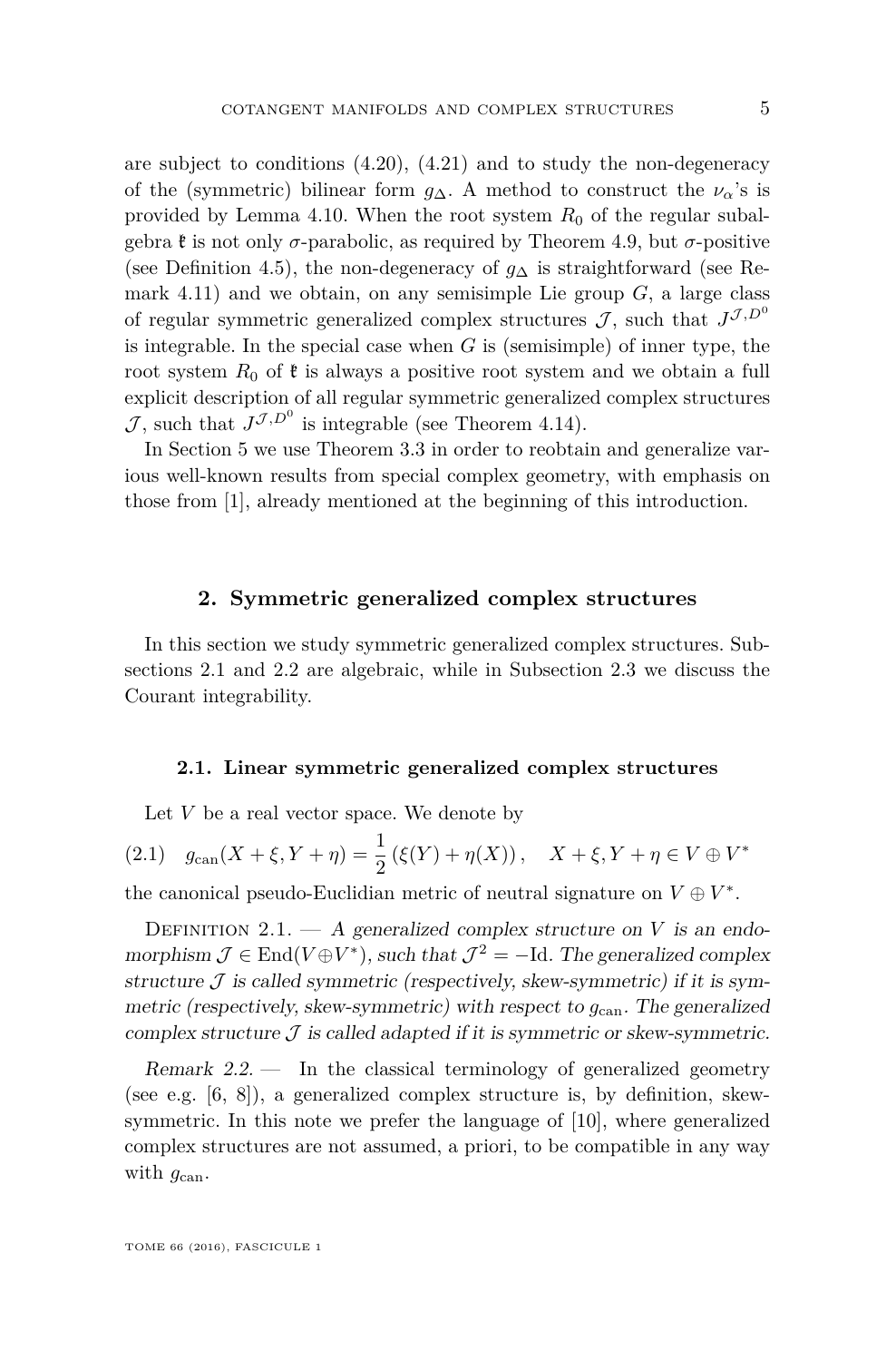In the following proposition we describe the holomorphic space of symmetric generalized complex structures. Before we need to introduce a notation which will be used along the paper.

Notation 2.3. — For a complex subspace  $E \subset V^{\mathbb{C}}$ , we denote by  $\overline{E}$  the image of *E* through the antilinear conjugation  $V^{\mathbb{C}} \ni X \to \overline{X} \in V^{\mathbb{C}}$  with respect to the real form *V* of  $V^{\mathbb{C}}$ . In particular,  $\overline{E}$  is a complex subspace of  $V^{\mathbb{C}}$  (not to be confused with the conjugate vector space of  $E$ ).

<span id="page-6-0"></span>PROPOSITION 2.4. — A complex subspace *L* of  $(V \oplus V^*)^{\mathbb{C}}$  is the holomorphic space of a symmetric generalized complex structure on *V* if and only if it is of the form

<span id="page-6-2"></span>(2.2) 
$$
L = L^{-}(E, \alpha) := \{ X + \xi \in E \oplus (V^{\mathbb{C}})^*, \xi |_{\bar{E}} = i_X \alpha \},
$$

where *E* is any complex subspace of  $V^{\mathbb{C}}$ , such that  $E + \overline{E} = V^{\mathbb{C}}$ , and  $\alpha \in E^* \otimes \overline{E}^*$  is any complex bilinear form satisfying the following two conditions:

<span id="page-6-3"></span>i) it is skew-Hermitian, i.e.

(2.3) 
$$
\alpha(X,\bar{Y}) + \overline{\alpha(Y,\bar{X})} = 0, \quad \forall X, Y \in E;
$$

ii) Im( $\alpha|_{\Delta}$ ) is non-degenerate. Here  $\Delta \subset V$  is the real part of  $E \cap \overline{E}$ , i.e.  $\Delta^{\mathbb{C}} = E \cap \overline{E}.$ 

Proof. — Let  $\mathcal J$  be a symmetric generalized complex structure on  $V$ , with holomorphic space *L*. Thus *L* is a complex subspace of  $(V \oplus V^*)^{\mathbb{C}}$ , with  $L \oplus \overline{L} = (V \oplus V^*)^{\mathbb{C}}$ , and  $L$  is  $g_{\text{can}}$ -orthogonal to  $\overline{L}$  (from the symmetry of  $\mathcal{J}$ ). We denote by

<span id="page-6-1"></span>
$$
\pi_1 : (V \oplus V^*)^{\mathbb{C}} \to V^{\mathbb{C}}, \quad \pi_2 : (V \oplus V^*)^{\mathbb{C}} \to (V^{\mathbb{C}})^*
$$

the natural projections. We define  $E := \pi_1(L)$  and we let

(2.4) 
$$
\alpha: E \to \bar{E}^*, \quad \alpha(X) := \pi_2 \circ (\pi_1|_L)^{-1}(X)|_{\bar{E}}.
$$

We claim that  $\alpha \in E^* \otimes \overline{E}^*$  is well defined. To prove this claim, we use

(2.5) 
$$
\xi(\bar{Y}) + \bar{\eta}(X) = 0, \quad \forall X + \xi, Y + \eta \in L,
$$

(which holds because *L* is  $g_{\text{can}}$ -orthogonal to  $\overline{L}$ ). Thus, if  $X + \xi_1, X + \xi_2 \in$  $(\pi_1|_L)^{-1}(X)$ , i.e.  $X + \xi_1, X + \xi_2 \in L$ , then, from  $(2.5)$ ,  $\xi_1 = \xi_2$  on  $\overline{E}$  and we obtain that  $\alpha$  is well-defined, as required. From the very definition of  $\alpha, L \subset L^{-}(E, \alpha)$  and, being of the same dimension, we deduce that  $L =$  $L^-(E, \alpha)$ . Since *L* is  $g_{\text{can}}$ -orthogonal to  $\overline{L}$ ,  $\alpha$  is skew-Hermitian. Moreover,  $L \oplus \overline{L} = (V \oplus V^*)^{\mathbb{C}}$  implies that  $E + \overline{E} = V^{\mathbb{C}}$ . We now claim that  $L \cap \overline{L} = \{0\}$ implies that Im( $\alpha|_{\Delta}$ ) is non-degenerate. To prove this claim, we assume,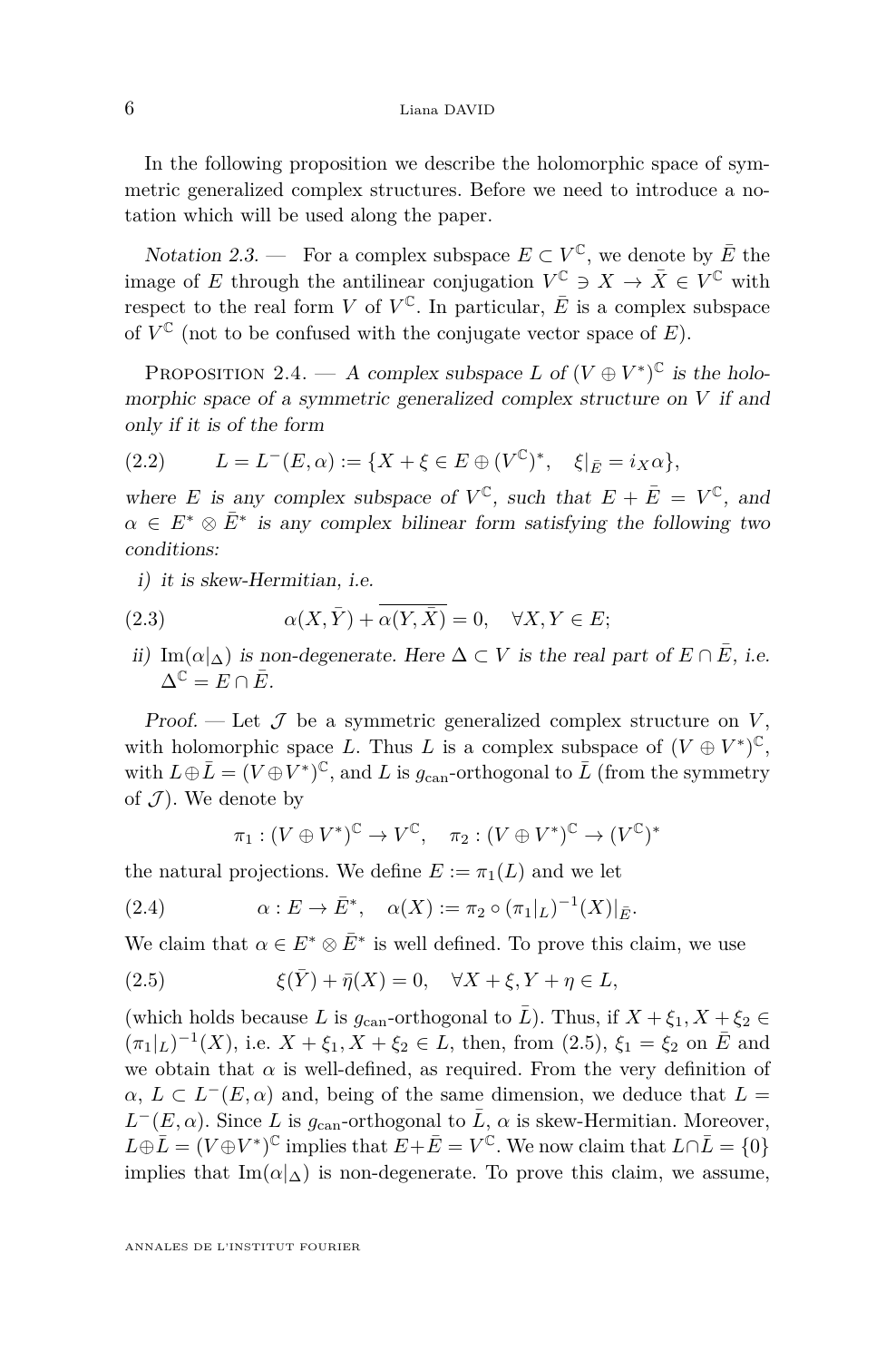by absurd, that there is  $X \neq 0$  in the kernel of  $\text{Im}(\alpha|\Delta)$ . Define  $\xi \in (V^{\mathbb{C}})^*$ by

$$
\xi(Z) = \overline{\alpha(X,\bar{Z})}, \quad \xi(\bar{Z}) = \alpha(X,\bar{Z}), \quad \forall Z \in E.
$$

Using that  $X \in \text{Ker}(\text{Im}(\alpha|\Delta))$ , one can check that  $\xi$  is well-defined and  $X + \xi \in L \cap \overline{L}$ , which is a contradiction. We proved that the holomorphic space  $L$  of  $\mathcal J$  is of the required form.

Conversely, it may be shown that any subspace  $E \subset V^{\mathbb{C}}$ , which satisfies  $E + \overline{E} = V^{\mathbb{C}}$ , together with a skew-Hermitian form  $\alpha \in E^* \otimes \overline{E}^*$ , which satisfies the non-degeneracy property ii), define, by [\(2.2\)](#page-6-2), the holomorphic space of a symmetric generalized complex structure on  $V$ .

COROLLARY 2.5. — Let  $\mathcal J$  be a symmetric generalized complex structure on *V*, with holomorphic space  $L^-(E, \alpha)$ . Then  $\text{Re}(\alpha|\Delta)$  is a 2-form and Im( $\alpha|_{\Delta}$ ) is a pseudo-Euclidean metric on  $\Delta$  (the real part of  $E \cap \overline{E}$ ).

Proof. — Straightforward, from [\(2.3\)](#page-6-3) and the non-degeneracy of Im( $\alpha|\Delta$ ). П

The second example below shows that symmetric generalized complex structures exist on vector spaces of arbitrary dimension.

<span id="page-7-0"></span>Example 2.6.

i) A complex structure *J* on *V* defines a symmetric generalized complex structure

$$
\mathcal{J} := \left( \begin{array}{cc} J & 0 \\ 0 & J^* \end{array} \right),
$$

where  $J^* \xi := \xi \circ J$ , for any  $\xi \in V^*$ . Its holomorphic space is  $L^-(V^{1,0}, 0)$  $V^{1,0} \oplus \text{Ann}(V^{0,1})$ , where  $V^{1,0}$  and  $V^{0,1}$  are the holomorphic and antiholomorphic spaces of *J*.

ii) A pseudo-Euclidean metric on *V*, seen as an isomorphism  $g: V \to V^*$ , defines a symmetric generalized complex structure

$$
\mathcal{J} := \left( \begin{array}{cc} 0 & g^{-1} \\ -g & 0 \end{array} \right).
$$

Its holomorphic space is  $L^-(V^{\mathbb{C}}, ig^{\mathbb{C}})$ , where  $g^{\mathbb{C}} \in (V^{\mathbb{C}} \otimes V^{\mathbb{C}})^*$  is the complex linear extension of *g*.

iii) If  $\cal J$  is a symmetric generalized complex structure on  $V$ , then so is its *B*-field transformation  $exp(B) \cdot \mathcal{J} := exp(B) \circ \mathcal{J} \circ exp(-B)$ , where  $B \in \Lambda^2(V^*)$  and the *B*-field action is defined by

$$
\exp(B): V \oplus V^* \to V \oplus V^*, \quad X + \xi \to X + i_X B + \xi.
$$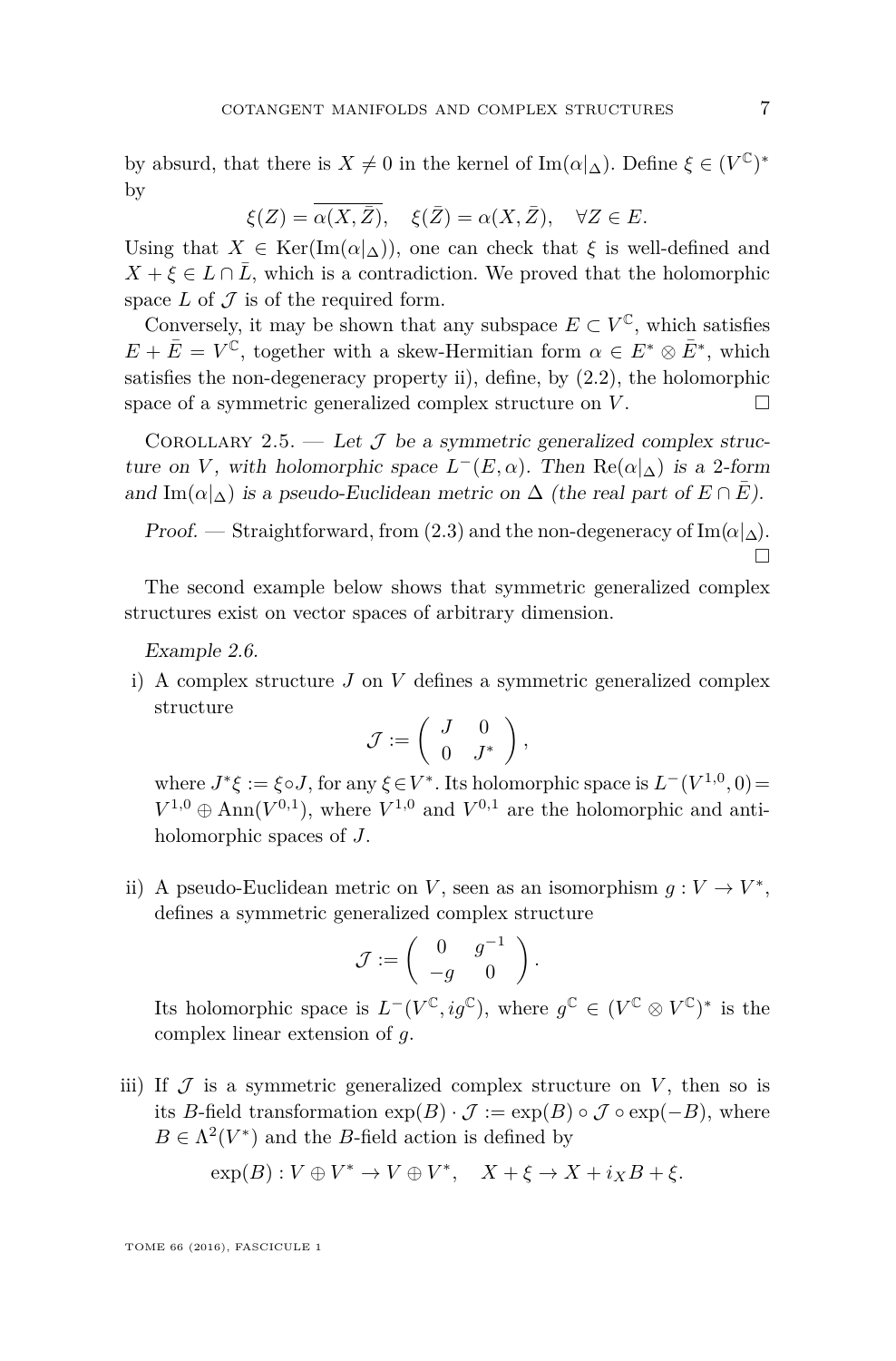If  $L^-(E, \alpha)$  is the holomorphic space of  $\mathcal{J}$ , then  $L^-(E, \alpha + B^{\mathbb{C}}|_{E \otimes \bar{E}})$ is the holomorphic space of  $exp(B) \cdot \mathcal{J}$ , where  $B^{\mathbb{C}} \in \Lambda^2(V^{\mathbb{C}})^*$  is the complex linear extension of *B*.

In following theorem we show that any symmetric generalized complex structure can be (non-canonically) obtained from a complex structure, a pseudo-Euclidean metric and a *B*-field transformation.

<span id="page-8-0"></span>THEOREM  $2.7.$  — Any symmetric generalized complex structure on a vector space *V* is a *B*-field transformation of the direct sum of one determined by a complex structure and another determined by a pseudo-Euclidean metric (as in Example [2.6\)](#page-7-0).

Proof. — Let  $\mathcal{J} \in \text{End}(V \oplus V^*)$  be a symmetric generalized complex structure, with holomorphic space  $L = L^{-}(E, \alpha)$ . Let  $\Delta$  be the real part of  $E \cap \overline{E}$  (i.e.  $\Delta \subset V$  and  $\Delta^{\mathbb{C}} = E \cap \overline{E}$ ) and N a complement of  $\Delta$  in V. Thus

<span id="page-8-1"></span>(2.6) 
$$
V = \Delta \oplus N
$$
,  $E = \Delta^{\mathbb{C}} \oplus (E \cap N^{\mathbb{C}})$ ,  $\overline{E} = \Delta^{\mathbb{C}} \oplus (\overline{E} \cap N^{\mathbb{C}})$ .

We notice that  $\Delta$  comes with a pseudo-Euclidean metric, namely  $g_{\Delta}$  :=  $\text{Im}(\alpha|\Delta)$ , and *N* with a complex structure  $J^N$ , with holomorphic space  $E \cap N^{\mathbb{C}}$  (and anti-holomorphic space  $\overline{E} \cap N^{\mathbb{C}}$ ). We claim that there is  $B \in$  $\Lambda^2(V^*)$  such that (as vector spaces with symmetric generalized complex structures)

(2.7) 
$$
(V, \exp(B) \cdot \mathcal{J}) = (\Delta, g_{\Delta}) \oplus (N, J^N),
$$

or, in terms of their holomorphic spaces,

<span id="page-8-2"></span>
$$
(2.8) \ L^-(E, \alpha + B^{\mathbb{C}}|_{E \otimes \bar{E}}) = L^-(\Delta^{\mathbb{C}}, i(g_\Delta)^{\mathbb{C}}) \oplus (E \cap N^{\mathbb{C}} \oplus \text{Ann}(\bar{E} \cap N^{\mathbb{C}})).
$$

From the second and third relation [\(2.6\)](#page-8-1), we obtain that [\(2.8\)](#page-8-2) holds if and only if, for any  $X \in E$ , the covector  $i_X(\alpha + B^{\mathbb{C}}) \in \overline{E}^*$  is given by

<span id="page-8-3"></span>(2.9) 
$$
i_X(\alpha + B^{\mathbb{C}})|_{\Delta^{\mathbb{C}}} = i(g_\Delta)^{\mathbb{C}} (\text{pr}_{\Delta^{\mathbb{C}}}(X), \cdot), \quad i_X(\alpha + B^{\mathbb{C}})|_{\bar{E} \cap N^{\mathbb{C}}} = 0,
$$

where  $pr_{\Delta^C}: V^{\mathbb{C}} \to \Delta^{\mathbb{C}}$  and  $pr_{N^{\mathbb{C}}}: V^{\mathbb{C}} \to N^{\mathbb{C}}$  are the natural projections determined by the decomposition  $V^{\mathbb{C}} = \Delta^{\mathbb{C}} \oplus N^{\mathbb{C}}$ . Moreover, it is easy to see that [\(2.9\)](#page-8-3) is equivalent to

<span id="page-8-4"></span>(2.10) 
$$
(\text{Re}(\alpha) + B)|_{\Delta \otimes \Delta} = 0, \quad (\alpha + B^{\mathbb{C}})|_{(E \cap N^{\mathbb{C}}) \otimes \Delta^{\mathbb{C}}} = 0,
$$

$$
(\alpha + B^{\mathbb{C}})|_{E \otimes (\bar{E} \cap N^{\mathbb{C}})} = 0.
$$

Hence, we are looking for a (real) 2-form  $B \in \Lambda^2(V^*)$  such that [\(2.10\)](#page-8-4) is satisfied. In order to define *B*, we use  $V = \Delta \oplus N$  and  $N^{\mathbb{C}} = (E \cap N^{\mathbb{C}}) \oplus$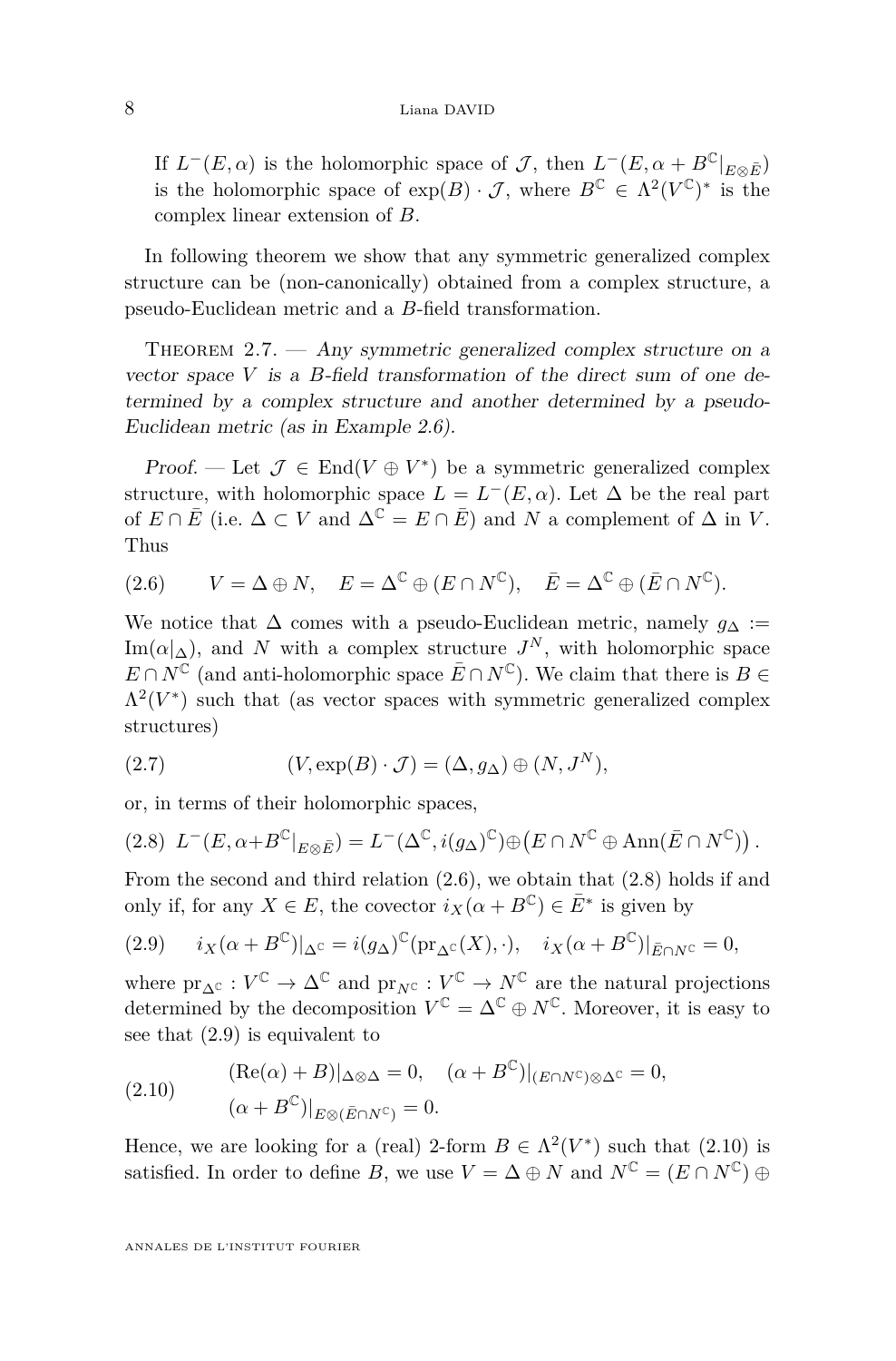$$
(\bar{E} \cap N^{\mathbb{C}})
$$
. For any  $X, Y \in \Delta$  and  $Z, W \in N$ , let  

$$
B(X, Y) := -\text{Re}(\alpha)(X, Y), \quad B(Z, W) := -2\text{Re}(\alpha)(z, \bar{w})
$$

and

$$
B(X, Z) = -B(Z, X) := 2\text{Re}(\alpha)(z, X),
$$

where  $z, w \in E \cap N^{\mathbb{C}}$  (uniquely determined) are such that  $Z = z + \overline{z}$  and  $W = w + \bar{w}$ . Since  $\alpha \in E^* \otimes \bar{E}^*$  is skew-Hermitian, *B* is skew-symmetric and its complexification satisfies [\(2.10\)](#page-8-4) (easy check). This concludes our claim.  $\Box$ 

#### <span id="page-9-0"></span>**2.2. Analogy with skew-symmetric generalized complex structures**

The theory of symmetric generalized complex structures from the previous section is similar to the theory of skew-symmetric generalized complex structures developed by Gualtieri in [\[6\]](#page-28-1) and owing to this, one can treat these two types of structures in a unified way, using the notion of adapted generalized complex structure (see Definition [2.1\)](#page-5-1). More precisely, it is well-known (see e.g. [\[6\]](#page-28-1)) that complex and symplectic structures define skew-symmetric generalized complex structures and this corresponds to Example [2.6](#page-7-0) i) and ii) from the previous section. In the same framework, Theorem [2.7](#page-8-0) above is analogous to Theorem 4.13 from [\[6\]](#page-28-1), which states that any skew-symmetric generalized complex structure, is, modulo a *B*-field transformation, the direct sum of a skew-symmetric generalized complex structure of symplectic type and of one of complex type.

The following unified description of the holomorphic space of symmetric and skew-symmetric generalized complex structures on vector spaces is a rewriting of Proposition [2.4](#page-6-0) from the previous section and of Propositions 2.6 and 4.4 from [\[6\]](#page-28-1). We shall use it in the statement of Theorem [3.3.](#page-12-0)

<span id="page-9-1"></span>COROLLARY 2.8. — A complex subspace  $L \subset (V \oplus V^*)^{\mathbb{C}}$  is the holomorphic space of an adapted generalized complex structure  $\mathcal J$  if and only if it is of the form

<span id="page-9-2"></span>(2.11) 
$$
L = L^{\tau}(E, \alpha) = \{X + \xi \in E \oplus (V^{\mathbb{C}})^*, \xi|_{\tau(E)} = i_X \alpha\}
$$

where  $E \subset V^{\mathbb{C}}$  is a complex subspace with  $E + \overline{E} = V^{\mathbb{C}}$  and  $\alpha \in E^* \otimes \tau(E)^*$ is complex bilinear, such that

<span id="page-9-3"></span>
$$
(2.12) \qquad \alpha(X,\tau(Y)) + \tau(\alpha(Y,\tau(X))) = 0, \quad \forall X, Y \in E
$$

and Im( $\alpha|\Delta$ ) is non-degenerate (where  $\Delta \subset V$ ,  $\Delta^{\mathbb{C}} = E \cap \overline{E}$ ).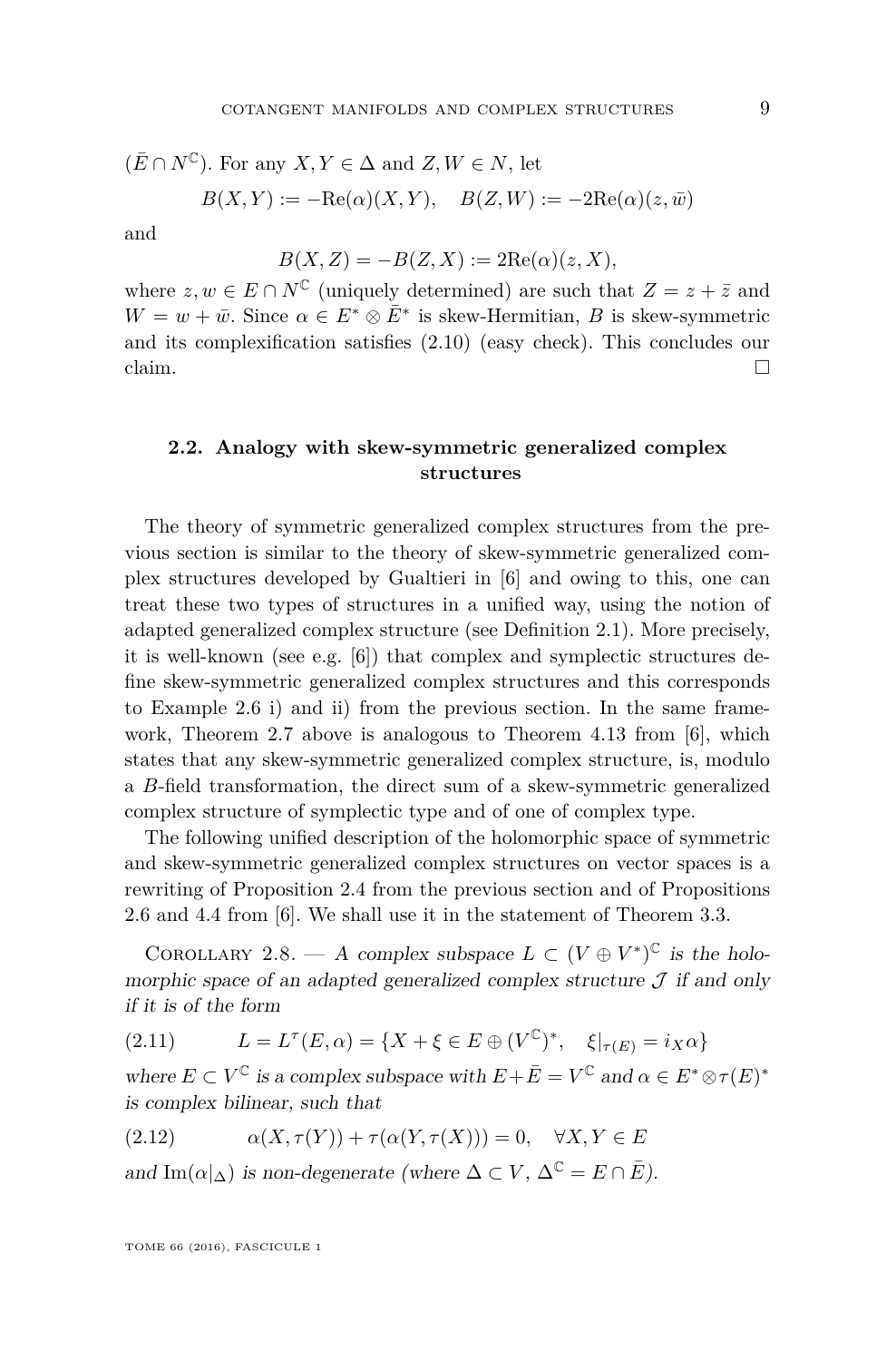In [\(2.11\)](#page-9-2) and [\(2.12\)](#page-9-3) the maps  $\tau : V^{\mathbb{C}} \to V^{\mathbb{C}}$  and  $\tau : \mathbb{C} \to \mathbb{C}$  are both the standard conjugations  $(\mathcal{J}$  symmetric), respectively both the identity maps (J skew-symmetric).

#### **2.3. Remarks on integrability**

<span id="page-10-0"></span>The generalized tangent bundle  $\mathbb{T}M = TM \oplus T^*M$  of a smooth manifold *M* has a canonical metric of neutral signature, defined like in [\(2.1\)](#page-5-3), and the theory developed in the previous sections extends pointwise to manifolds, in an obvious way.

<span id="page-10-1"></span>DEFINITION  $2.9. - A$  (symmetric, respectively skew-symmetric) generalized complex structure on a manifold *M* is a smooth field of endomorphisms  $\mathcal J$  of  $\mathbb{T}M$ , which, at any  $p \in M$ , is a (symmetric, respectively skew-symmetric) generalized complex structure on  $T_pM$ . An adapted generalized complex structure on *M* is a generalized complex structure which is either symmetric or skew symmetric.

Remark  $2.10.$  — As opposed to the usual terminology, we do not assume that generalized complex structures on manifolds are Courant integrable (see Definition [2.11](#page-10-2) below). In fact, the generalized complex structures we are mainly interested in, namely, the symmetric ones, turn out not to be Courant integrable (see Lemma [2.13\)](#page-11-0).

<span id="page-10-2"></span>DEFINITION 2.11. — A generalized complex structure  $\mathcal J$  on a manifold *M* is called Courant integrable if the space of sections of its holomorphic bundle  $L \subset \mathbb{T}^{\mathbb{C}}M$  (the *i*-eigenbundle of  $\mathcal{J}$ ) is closed under the Courant bracket, defined by

$$
[X + \xi, Y + \eta] = [X, Y] + L_X \eta - L_Y \xi + \frac{1}{2} (\xi(Y) - \eta(X))),
$$

for any vector fields  $X$ ,  $Y$  and 1-forms  $\xi, \eta$ .

The holomorphic bundle *L* of an adapted generalized complex structure on *M* may be described in terms of a complex subbundle  $E \subset T^{C}M$  (the image of *L* through the natural projection  $\mathbb{T}^{\mathbb{C}}M \to T^{\mathbb{C}}M$  and a smooth section  $\alpha \in \Gamma(E^* \otimes \tau(E)^*)$ , with the algebraic properties from Corollary [2.8](#page-9-1) (we assume that all points are regular, i.e. *E* is a genuine complex vector bundle). There is a basic result of Gualtieri (see [\[6,](#page-28-1) Propostition 4.19]) which expresses the Courant integrability of a skew-symmetric generalized complex structure in terms of its holomorphic bundle. Since we shall use it repeatedly, we state it here: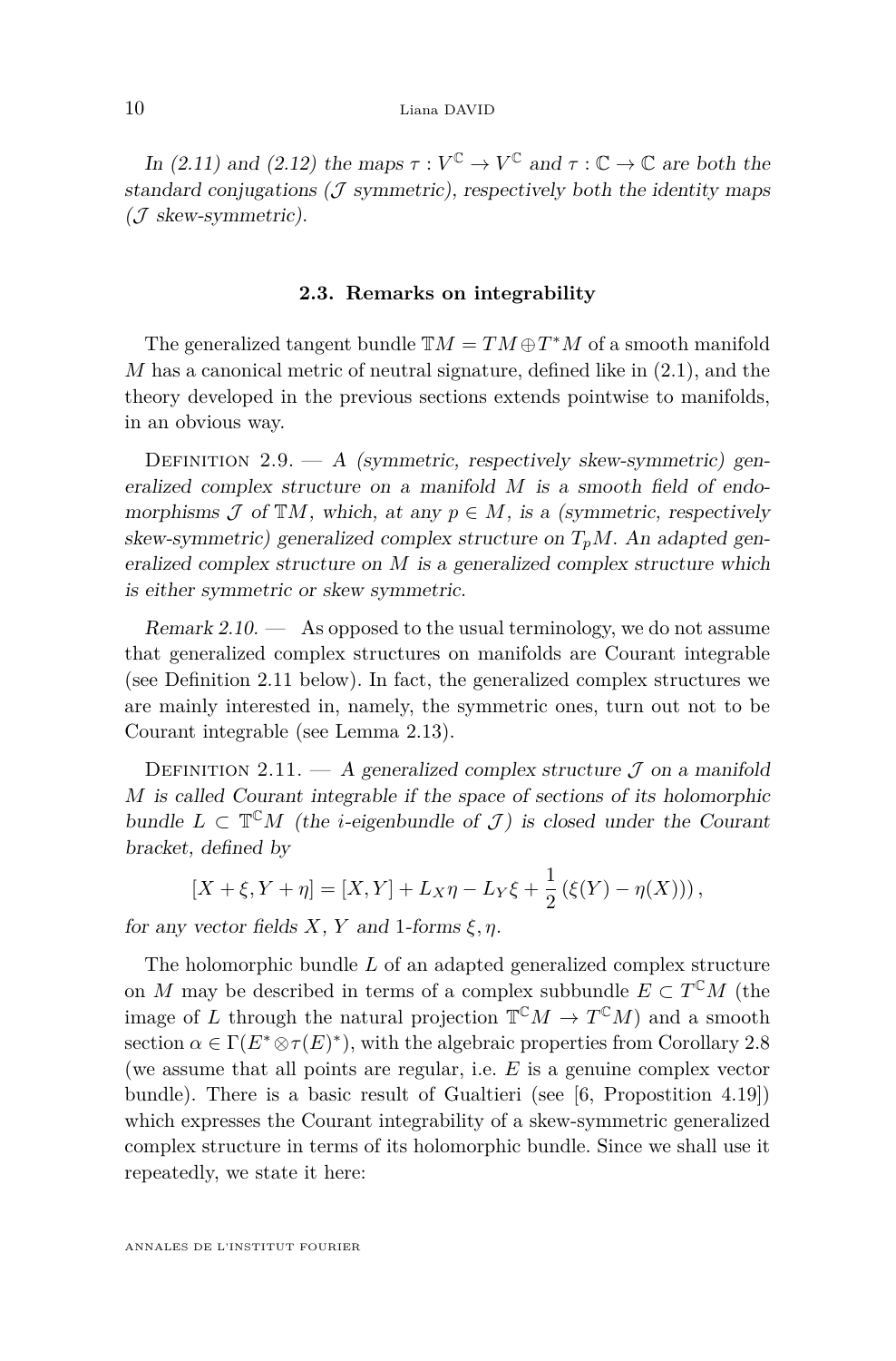<span id="page-11-4"></span>PROPOSITION 2.12.  $-$  [\[6\]](#page-28-1) A skew-symmetric generalized complex structure on a manifold M, with holomorphic bundle  $L = L(E, \alpha)$ , is Courant integrable, if and only if the subbundle  $E \subset T^{C}M$  is involutive and  $d_E \alpha = 0$ , where  $d_E \alpha \in \Gamma(\Lambda^3 E^*)$  is the exterior differential of  $\alpha \in \Gamma(\Lambda^2 E^*)$ , defined by

$$
(d_E \alpha)(X, Y, Z) := X \left( \alpha(Y, Z) \right) + Z \left( \alpha(X, Y) \right) + Y \left( \alpha(Z, X) \right)
$$

$$
+ \alpha(X, [Y, Z]) + \alpha(Z, [X, Y]) + \alpha(Y, [Z, X]),
$$

for any *X*, *Y*,  $Z \in \Gamma(E)$ .

The following simple lemma holds.

<span id="page-11-0"></span>LEMMA  $2.13.$   $-$  A symmetric generalized complex structure is never Courant integrable.

Proof. — As proved in Proposition 3.26 of [\[6\]](#page-28-1), a Courant integrable subbundle of  $\mathbb{T}^{\mathbb{C}}M$  is either  $g_{\text{can}}$ -isotropic or of the form  $(\Delta \oplus T^*M)^{\mathbb{C}}$ , where  $\Delta \subset TM$  is involutive (and non-trivial). Hence, it cannot be the holomorphic bundle *L* of a symmetric generalized complex structure (recall that *L* is  $g_{\text{can}}$ -orthogonal to  $\bar{L}$ ,  $L \oplus \bar{L} = \mathbb{T}^{\mathbb{C}}M$  and  $g_{\text{can}}$  is non-degenerate).  $\Box$ 

#### <span id="page-11-1"></span>**3. Integrable complex structures on cotangent manifolds**

Let  $(M, \mathcal{J}, D)$  be a manifold with a generalized complex structure  $\mathcal{J}$ and a linear connection *D*. The connection *D* acts on the cotangent bundle  $\pi: T^*M \to M$  and induces a decomposition

<span id="page-11-3"></span>(3.1) 
$$
T(T^*M) = H^D \oplus T^{\text{vert}}(T^*M) = \pi^*(TM)
$$

into horizontal and vertical subbundles. Above, we identified the horizontal bundle  $H^D$  with  $\pi^*(TM)$  and the vertical bundle  $T^{\text{vert}}(T^*M)$  of the projection  $\pi$  with  $\pi^*(T^*M)$ . From now on, we shall use systematically, without mentioning explicitly, the identification  $(3.1)$  between  $T(T^*M)$  and *π* ∗ (T*M*).

<span id="page-11-2"></span>DEFINITION 3.1. — The almost complex structure  $J^{\mathcal{J},D} := \pi^*(\mathcal{J})$  on the cotangent manifold  $T^*M$  is called the almost complex structure defined by  $J$  and  $D$ .

In this section we study the integrability of  $J^{\mathcal{J},D}$ , under the assumption that  $\mathcal J$  is adapted. We begin by fixing notation.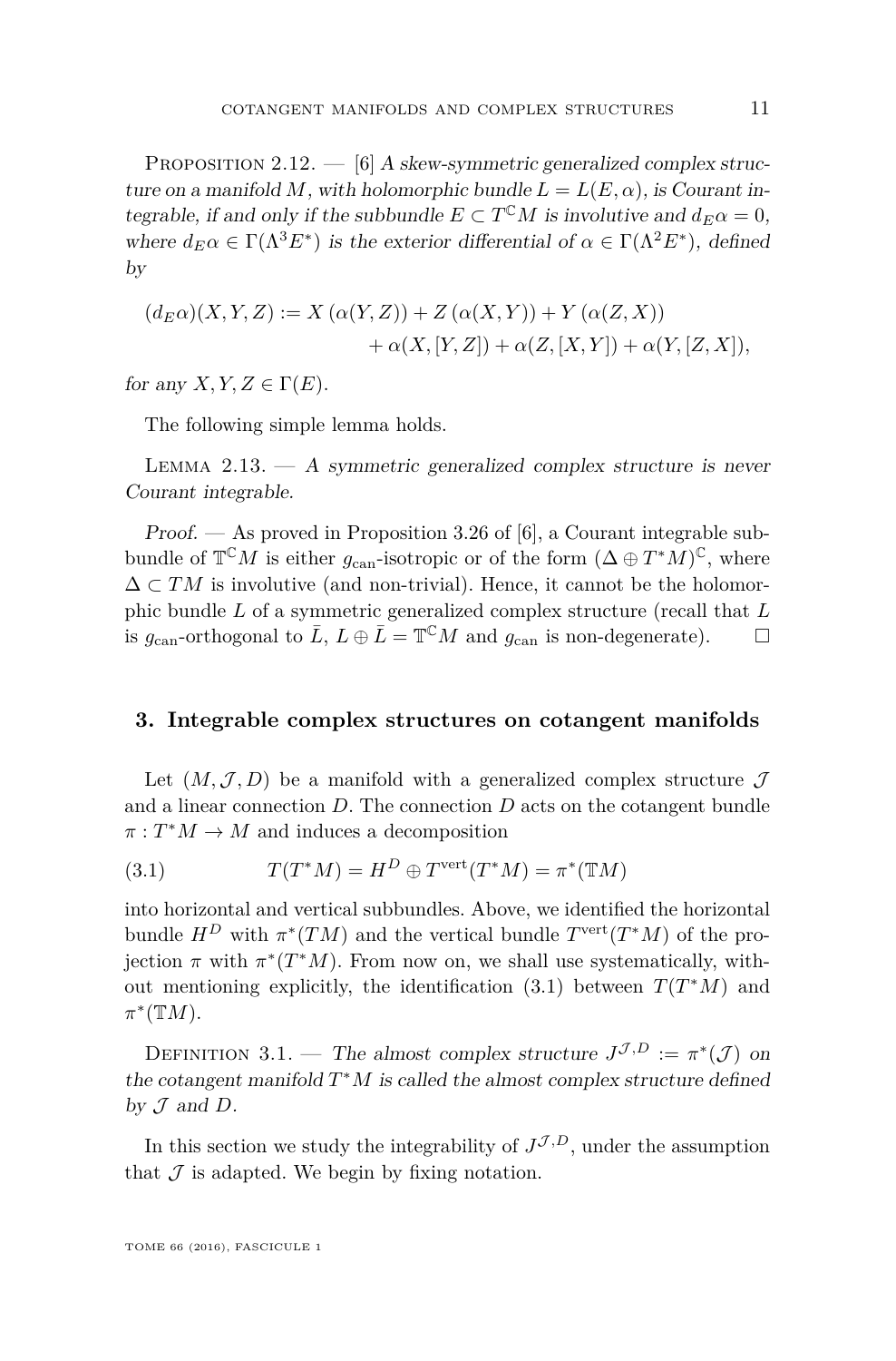Notation 3.2. — In computations, we shall use the notation  $\tilde{X} \in \mathcal{X}(T^*M)$ for the *D*-horizontal lift of a vector field  $X \in \mathcal{X}(M)$ . Forms of degree one on *M* will be considered as constant vertical vector fields on the cotangent manifold  $T^*M$ . With these conventions, the Lie brackets  $[\cdot, \cdot]_{\mathcal{L}}$  of various vector fields on  $T^*M$  are given by: at any  $\gamma \in T^*M$ ,

<span id="page-12-1"></span> $(3.2)$   $[\tilde{X}, \tilde{Y}]_{\mathcal{L}}(\gamma) = [\widetilde{X}, \tilde{Y}](\gamma) + R_{X,Y}^D(\gamma), \quad [\tilde{X}, \xi]_{\mathcal{L}} = D_X \xi, \quad [\xi, \eta]_{\mathcal{L}} = 0$ where  $X, Y \in \mathcal{X}(M)$ ,  $\xi, \eta \in \Omega^1(M)$  and

$$
R_{X,Y}^D := -D_X D_Y + D_Y D_X + D_{[X,Y]}
$$

is the curvature of *D*.

The main result from this section is the following.

<span id="page-12-0"></span>THEOREM 3.3. — Let  $(M, \mathcal{J}, D)$  be a manifold with a generalized complex structure  $\mathcal J$  and a linear connection  $D$ . Assume that  $\mathcal J$  is adapted and let  $L^{\tau}(E, \alpha)$  be its holomorphic bundle, where  $E \subset T^{C}M$  and  $\alpha \in$  $\Gamma(E^* \otimes \tau(E)^*)$  satisfy the algebraic properties from Corollary [2.8.](#page-9-1) The almost complex structure  $J^{\mathcal{J},D}$  from Definition [3.1](#page-11-2) is integrable, if and only if the following conditions hold:

i) *E* is an involutive subbundle of  $T^{\mathbb{C}}M$ ;

ii) the complex linear extensions of *D* and  $R^D$  satisfy

(3.3) 
$$
D_{\Gamma(E)}\Gamma(\tau(E)) \subset \Gamma(\tau(E)), \quad R^D|_{E \times E}(\tau(E)) = 0.
$$

iii) for any  $X, Y, Z \in \Gamma(E)$ ,

(3.4) 
$$
(D_X \alpha)(Y, \tau(Z)) - (D_Y \alpha)(X, \tau(Z)) + \alpha(T_X^D Y, \tau(Z)) = 0,
$$

<span id="page-12-3"></span>where  $T^D$  is the complex linear extension of the torsion of the connection *D*.

Proof. — We need to prove that the holomorphic bundle  $\pi^* L^{\tau}(E, \alpha) \subset$  $T^{\mathbb{C}}(T^*M)$  of  $J^{\mathcal{J},D}$  is involutive if and only if the conditions i), ii) and iii) from the statement of the theorem hold. For this, we will compute the Lie brackets of basic sections of  $\pi^* L^{\tau}(E, \alpha)$ . (By a basic section of  $\pi^* L^{\tau}(E, \alpha)$  we mean a vector field on the cotangent manifold  $T^*M$ , of the form  $\tilde{X} + \xi$ , where  $X + \xi$  is a section of  $L^{\tau}(E, \alpha)$ ). Therefore, let  $X + \xi, Y + \eta \in \Gamma(L^{\tau}(E, \alpha))$ . Then

<span id="page-12-2"></span>
$$
(3.5) \quad X, Y \in \Gamma(E), \quad \xi, \eta \in \Gamma(T^{\mathbb{C}}M)^*, \quad \xi|_{\tau(E)} = i_X \alpha, \quad \eta|_{\tau(E)} = i_Y \alpha.
$$

From [\(3.2\)](#page-12-1), at any  $\gamma \in T^*M$ ,

(3.6) 
$$
[\tilde{X} + \xi, \tilde{Y} + \eta]_{\mathcal{L}}(\gamma) = \widetilde{[X,Y]}(\gamma) + R_{X,Y}^D(\gamma) + D_X \eta - D_Y \xi.
$$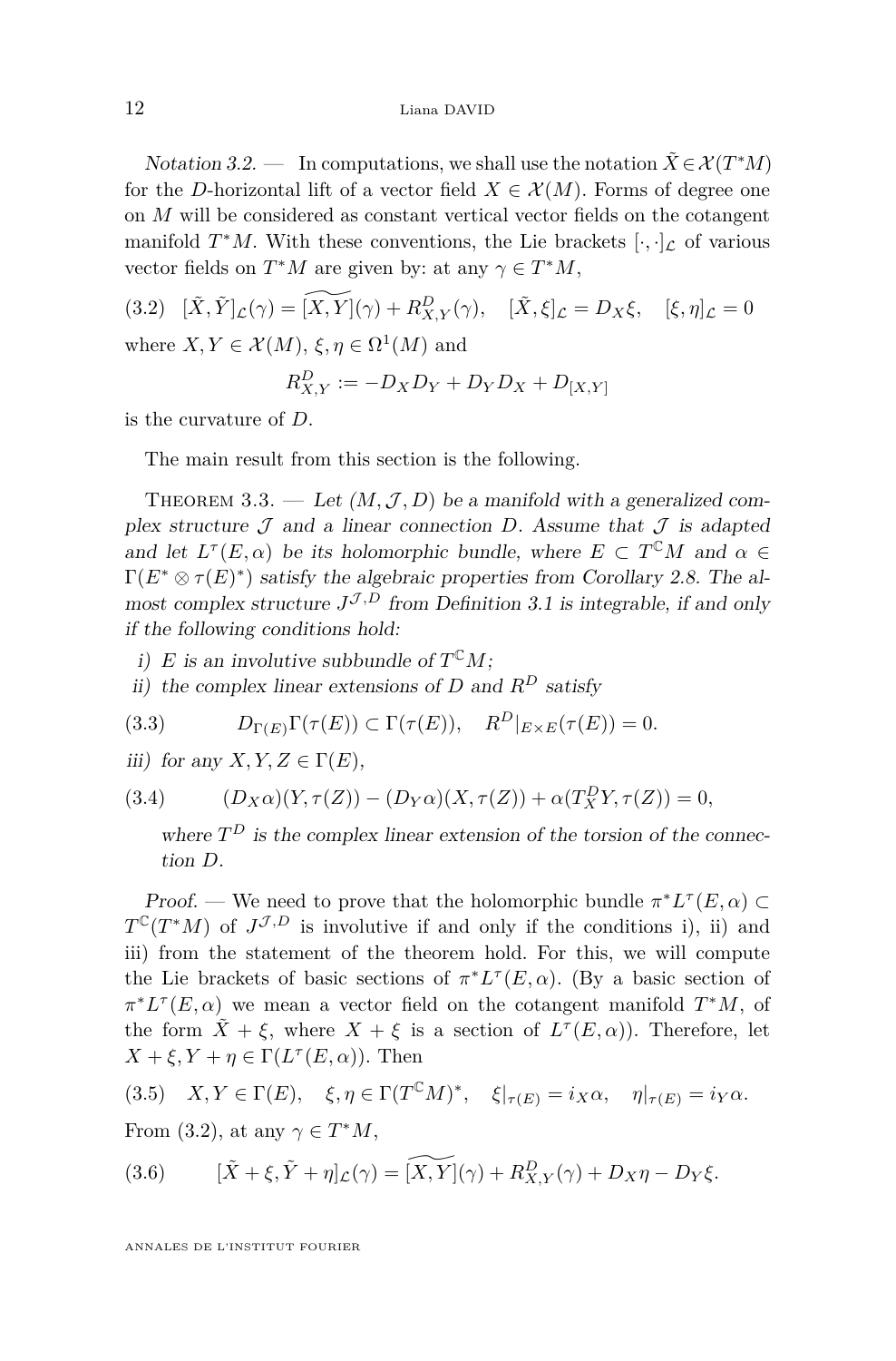We obtain that  $[\tilde{X} + \xi, \tilde{Y} + \eta]_{\mathcal{L}}$  is a section of  $\pi^* L^{\tau}(E, \alpha)$  if and only if

$$
[X,Y] + R_{X,Y}^D(\gamma) + D_X \eta - D_Y \xi
$$

belongs to the fiber of  $L^{\tau}(E, \alpha)$  at  $\pi(\gamma)$ , for any  $\gamma \in T^*M$ , i.e.

(3.7) 
$$
[X,Y] \in \Gamma(E), \quad R_{X,Y}^D(\gamma)|_{\tau(E)} = 0
$$

and

<span id="page-13-1"></span>(3.8) 
$$
(D_X \eta - D_Y \xi)(\tau(Z)) = \alpha([X, Y], \tau(Z)), \quad \forall Z \in \Gamma(E).
$$

We now rewrite  $(3.8)$ . From  $(3.5)$ , the left hand side of  $(3.8)$  is equal to

$$
X\alpha(Y,\tau(Z)) - Y\alpha(X,\tau(Z)) - \eta(D_X(\tau(Z))) + \xi(D_Y(\tau(Z)))
$$

and [\(3.8\)](#page-13-1) becomes

<span id="page-13-2"></span>(3.9) 
$$
X\alpha(Y, \tau(Z)) - Y\alpha(X, \tau(Z)) - \eta(D_X(\tau(Z))) + \xi(D_Y(\tau(Z)))
$$

$$
= \alpha([X, Y], \tau(Z)),
$$

for any  $Z \in \Gamma(E)$ . From [\(3.5\)](#page-12-2) again,  $\xi|_{\tau(E)} = i_X \alpha$ , but  $\xi$  can take any values on a complement of  $\tau(E)$  in  $T^{C}M$ . Similarly, the only obstruction on *η* is  $\eta|_{\tau(E)} = i_Y \alpha$ . Thus, if [\(3.9\)](#page-13-2) holds for any sections  $X + \xi$  and  $Y + \eta$ of  $L^{\tau}(E,\alpha)$ , then

$$
D_X(\tau(Z)) \in \Gamma(\tau(E)), \quad \forall X, Z \in \Gamma(E)
$$

and relation [\(3.9\)](#page-13-2) becomes [\(3.4\)](#page-12-3). We proved that  $\pi^* L^{\tau}(E, \alpha)$  is involutive if and only if

(3.10) 
$$
[\Gamma(E), \Gamma(E)] \subset \Gamma(E), \quad R^D|_{E \times E} \tau(E) = 0,
$$

$$
D_{\Gamma(E)} \Gamma(\tau(E)) \subset \Gamma(\tau(E))
$$

and relation  $(3.4)$  holds. Our claim follows.

We end this section by relating the Courant integrability of a skewsymmetric generalized complex structure  $\mathcal J$  with the integrability of the almost complex structure  $J^{\mathcal{J},D}$ . This is a straightforward application of Theorem [3.3.](#page-12-0)

<span id="page-13-0"></span>COROLLARY 3.4. — Let  $\mathcal{J}$  be a skew-symmetric generalized complex structure, with holomorphic bundle  $L(E, \alpha)$ , and *D* a linear connection on *M*. Suppose that *E* is involutive,  $D_{\Gamma(E)}\Gamma(E) \subset \Gamma(E)$ ,  $R_{E,E}^D E = 0$  and the relation

<span id="page-13-3"></span>
$$
(3.11)\quad (D_Z\alpha)(X,Y) + \alpha(T_Z^DX,Y) + \alpha(X,T_Z^DY) = 0, \quad \forall X,Y,Z \in \Gamma(E)
$$

holds. Then  $J^{\mathcal{J},D}$  is integrable if and only if  $\mathcal J$  is Courant integrable.

TOME 66 (2016), FASCICULE 1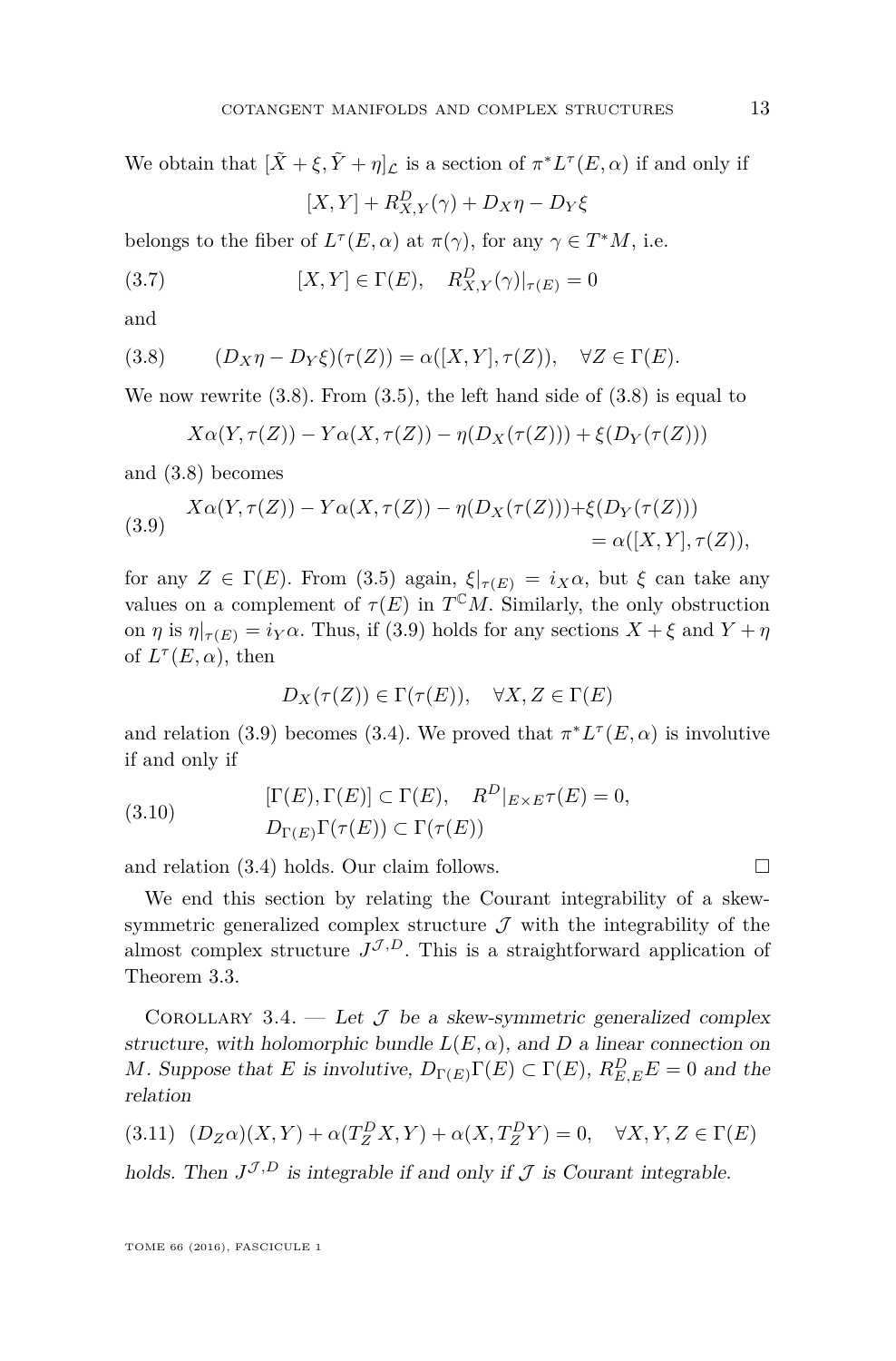Proof. — From Proposition [2.12](#page-11-4) and Theorem [3.3,](#page-12-0) we need to prove that  $d_E \alpha = 0$  is equivalent to [\(3.4\)](#page-12-3) (with  $\tau : T^{\mathbb{C}}M \to T^{\mathbb{C}}M$  the identity map). This is a consequence of [\(3.11\)](#page-13-3) and the following general identity: for any 2-form *β* and vector fields *X, Y, Z*,

<span id="page-14-3"></span>
$$
(3.12) \frac{(D_X \beta)(Y, Z) - (D_Y \beta)(X, Z) + \beta(T_X^D Y, Z)}{=(d\beta)(X, Y, Z) - ((D_Z \beta)(X, Y) + \beta(T_Z^D X, Y) + \beta(X, T_Z^D Y))}.
$$

<span id="page-14-0"></span>Example 3.5.  $\qquad$  Let  $\mathcal J$  be a left-invariant skew-symmetric generalized complex structure on a Lie group  $G$  and  $D<sup>c</sup>$  the (flat) left-invariant connection on *G* given by  $D_X^c Y = [X, Y]$ , for any left-invariant vector fields *X, Y.* Then  $D^c$  satisfies [\(3.11\)](#page-13-3), for any left-invariant 2-form  $\alpha$ . We obtain that  $\mathcal J$  is Courant integrable if and only if  $J^{\mathcal J, D^c}$  is integrable.

#### <span id="page-14-1"></span>**4. Complex structures on cotangent manifolds of Lie groups**

We begin by recalling basic facts we need about semisimple Lie algebras.

#### **4.1. Semisimple Lie algebras**

<span id="page-14-2"></span>Let  $\mathfrak{g}^{\mathbb{C}}$  be a complex semisimple Lie algebra and

(4.1) 
$$
\mathfrak{g}^{\mathbb{C}} = \mathfrak{h} + \mathfrak{g}(R) = \mathfrak{h} + \sum_{\alpha \in R} \mathfrak{g}_{\alpha}
$$

a Cartan decomposition. We identify  $\mathfrak h$  with  $\mathfrak h^*$ , using the restriction of the Killing form  $B$  of  $\mathfrak{g}^{\mathbb{C}}$  to  $\mathfrak{h}$ . By means of this identification, we denote by  $\mathfrak{h}_{\mathbb{R}} \subset \mathfrak{h}$  the real span of the set of roots  $R \subset \mathfrak{h}^*$  of  $\mathfrak{g}^{\mathbb{C}}$  relative to  $\mathfrak{h}$  and by  $H_{\alpha} \in \mathfrak{h}_{\mathbb{R}}$  the vector which corresponds to the root  $\alpha \in R$ . Recall that a Weyl basis of the root part  $\mathfrak{g}(R) := \sum_{\alpha \in R} \mathfrak{g}_{\alpha}$  consists of root vectors  ${E_{\alpha}, \alpha \in R}$ , satisfying the following conditions:

$$
[E_{\alpha}, E_{-\alpha}] = H_{\alpha}, \quad B(E_{\alpha}, E_{-\alpha}) = 1, \quad N_{-\alpha, -\beta} = -N_{\alpha\beta}, \quad N_{\alpha\beta} \in \mathbb{R},
$$
  
where the structure constants  $N_{\alpha\beta}$  are defined by

$$
[E_{\alpha}, E_{\beta}] = N_{\alpha\beta} E_{\alpha+\beta}, \quad \forall \alpha, \beta, \alpha + \beta \in R
$$

A simple argument which uses the Jacobi identity for  $E_{\alpha}$ ,  $E_{\beta}$ ,  $E_{\gamma}$  shows that for any  $\alpha, \beta, \gamma \in R$ , such that  $\alpha + \beta + \gamma = 0$ ,

$$
(4.2) \t\t N_{\alpha\beta} = N_{\beta\gamma} = N_{\gamma\alpha}
$$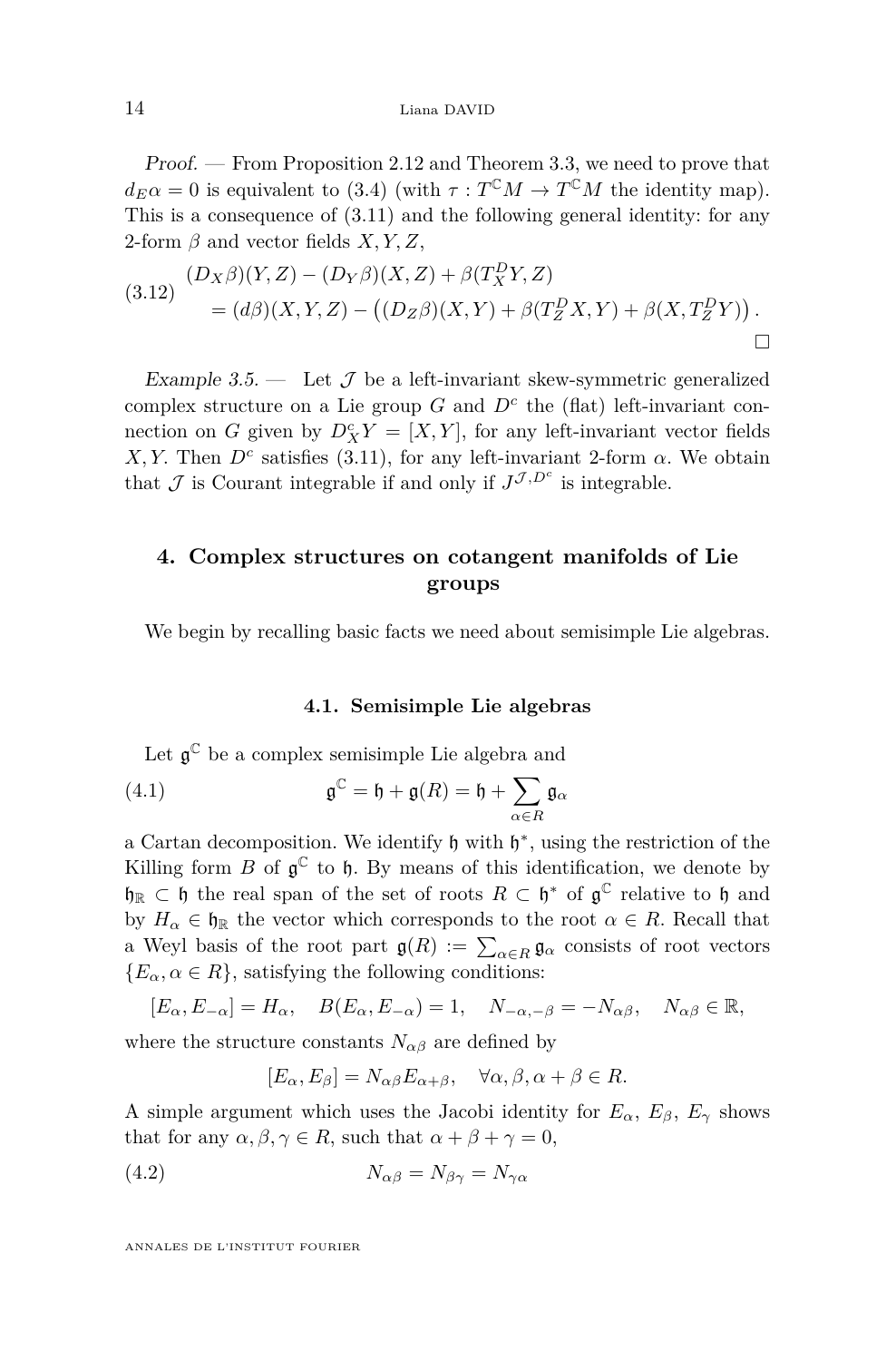(see e.g. [\[7\]](#page-28-4), page 146).

Recall now that a real form  $\mathfrak g$  of  $\mathfrak g^\mathbb C$  is the fixed point set of an antilinear involution

$$
\sigma: \mathfrak{g}^{\mathbb{C}} \to \mathfrak{g}^{\mathbb{C}}, \quad x \to \sigma(x) = \bar{x},
$$

i.e. an automorphism of real Lie algebras, which is complex antilinear and satisfies  $\sigma^2 = \text{Id}$ . We review, following Theorem 6.88 of [\[9\]](#page-28-2), the structure of such real forms. The idea is that  $\mathfrak g$  is determined (up to isomorphism) by its Vogan diagram, which is the Dynkin diagram of  $\mathfrak{g}^{\mathbb{C}}$  (representing a set of simple roots Π relative to a chosen Cartan subalgebra h) together with two pieces of data: an involutive automorphism  $\theta : \Pi \to \Pi$  of the Dynkin diagram and some painted nodes, in the fixed point set of *θ.* Choose a Weyl basis  ${E_\alpha}$  of  $\mathfrak{g}(R)$ , where  $R = [\Pi]$  is the set of roots of  $\mathfrak{g}^{\mathbb{C}}$  relative to h. The action of  $\theta$  on  $\Pi$  extends by linearity to  $\mathfrak{h}_{\mathbb{R}} \cong \mathfrak{h}_{\mathbb{R}}$  and this action preserves *R*. The antiinvolution *σ* preserves  $\mathfrak h$  and it acts on *R* by

$$
\sigma: R \to R, \quad \sigma(\alpha) := \overline{\alpha \circ \sigma}.
$$

This action coincides, up to a minus sign, with the action of  $\theta$ :  $\sigma|_R = -\theta|_R$ . On root vectors from the chosen Weyl basis,  $\sigma$  acts as

(4.3) 
$$
\sigma(E_{\alpha}) = -a_{\alpha} E_{\sigma(\alpha)}, \quad \forall \alpha \in R,
$$

where  $\{a_{\alpha}, \alpha \in R\}$  (determined by the painted nodes in the Vogan diagram) is a set of constants, satisfying

<span id="page-15-1"></span>(4.4) 
$$
a_{\alpha} = a_{-\alpha} = a_{\sigma(\alpha)} \in \{\pm 1\}, \quad \forall \alpha \in R
$$

and

(4.5) 
$$
a_{\alpha+\beta} = -a_{\alpha} a_{\beta} N_{\alpha\beta}^{-1} N_{\sigma(\alpha)\sigma(\beta)}, \quad \forall \alpha, \beta, \alpha + \beta \in R.
$$

The real form  $\mathfrak{h}_{\mathfrak{g}} = \mathfrak{h}^{\sigma} = \mathfrak{h}^+ + \mathfrak{h}^-$ , where

(4.6) 
$$
\mathfrak{h}^+ := \langle i(H_\alpha + H_{-\sigma(\alpha)}), \alpha \in R \rangle, \mathfrak{h}^- := \langle H_\alpha + H_{\sigma(\alpha)}, \alpha \in R \rangle
$$

(the sign  $\langle \cdots \rangle$  means the real span of the respective vectors) is a Cartan subalgebra of g. Up to isomorphism, g can be recovered from its Vogan diagram as

<span id="page-15-0"></span>
$$
(4.7) \quad \mathfrak{g} = (\mathfrak{g}^{\mathbb{C}})^{\sigma} = \mathfrak{h}_{\mathfrak{g}} + \sum_{\alpha \in R} \mathbb{R}(E_{\alpha} - a_{\alpha} E_{\sigma(\alpha)}) + \sum_{\alpha \in R} \mathbb{R}i(E_{\alpha} + a_{\alpha} E_{\sigma(\alpha)}).
$$

Remark 4.1. — Since  $\theta$  permutes  $\Pi$ , there is no root  $\alpha \in R$  such that  $\sigma(\alpha) = \alpha$ . This means that  $\mathfrak{h}_{\mathfrak{g}}$  is a maximally compact Cartan subalgebra of g (see [\[9,](#page-28-2) Proposition 6.70]). The real form g (and any Lie group *G* with Lie algebra g) is called of inner type if  $\sigma(\alpha) = -\alpha$  for any  $\alpha \in R$  (the automorphism  $\theta$  of the Vogan diagram is the identity). Any compact real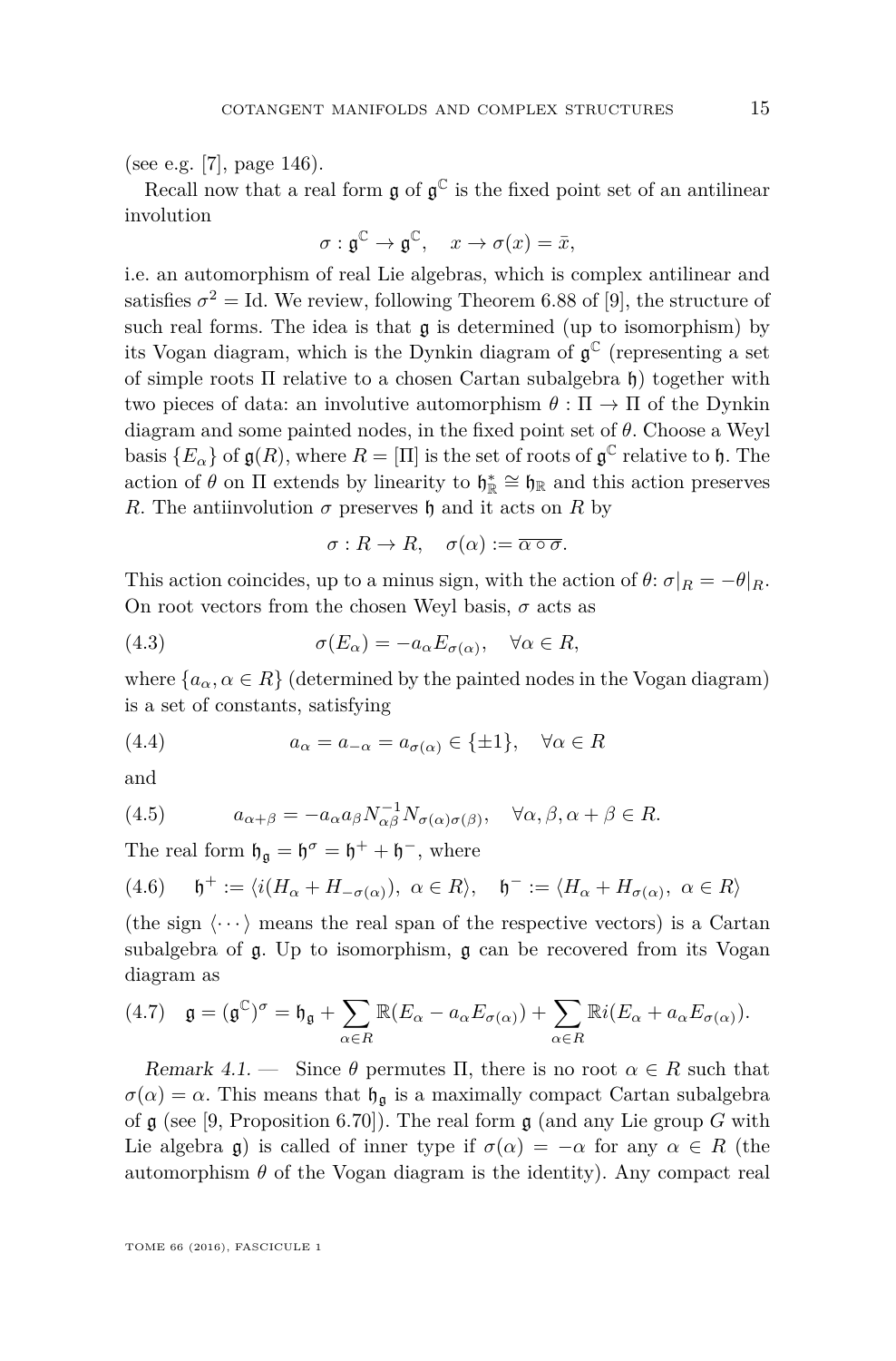form is of inner type, with  $a_{\alpha} = 1$ , for any  $\alpha \in R$ . A real form g (and any Lie group *G* with Lie algebra g) which is not of inner type is called of outer type. For more details on real semisimple Lie algebras, Vogan diagrams, maximally compact Cartan subalgebras, see e.g. [\[9\]](#page-28-2), Chapter VI.

#### **4.2. Admissible triples on Lie groups**

<span id="page-16-0"></span>Let *G* be a Lie group. We identify  $T_eG$  with the space of left-invariant vector fields on *G* and with the Lie algebra g of *G*, in the usual way. The following definition encodes the conditions from Theorem [3.3,](#page-12-0) when  $M = G$ and  $J, D$  are left-invariant. Recall that a connection  $D$  is left-invariant if  $D_X Y$  is left-invariant, when *X* and *Y* are so.

<span id="page-16-1"></span>DEFINITION  $4.2. - A$  (symmetric or skew-symmetric) g-admissible triple is a triple  $(\mathfrak{k}, \mathcal{D}, \epsilon)$ , with the following properties:

- i)  $\mathfrak k$  is a complex subalgebra of  $\mathfrak g^{\mathbb C}$ , such that  $\mathfrak k + \overline{\mathfrak k} = \mathfrak g^{\mathbb C}$ ;
- ii)  $\mathcal{D}: \mathfrak{g} \times \mathfrak{g} \to \mathfrak{g}, (X, Y) \to \mathcal{D}_X(Y)$ , is a bilinear map whose complex linear extension satisfies

$$
(4.8) \t\t \t\t \mathcal{D}_{\mathfrak{k}}\tau(\mathfrak{k}) \subset \tau(\mathfrak{k})
$$

<span id="page-16-4"></span>and

<span id="page-16-5"></span>(4.9) 
$$
R_{X,Y}^{\mathcal{D}}Z := -\mathcal{D}_X \mathcal{D}_Y(Z) + \mathcal{D}_Y \mathcal{D}_X(Z) + \mathcal{D}_{[X,Y]}(Z) = 0, \forall X, Y \in \mathfrak{k}, \quad \forall Z \in \tau(\mathfrak{k}).
$$

iii)  $\epsilon \in \mathfrak{k}^* \otimes \tau(\mathfrak{k})^*$  satisfies

$$
\epsilon(X,\tau(Y)) + \tau(\epsilon(Y,\tau(X))) = 0, \quad \forall X,Y \in \mathfrak{k}
$$

and

<span id="page-16-3"></span>(4.10) 
$$
\epsilon(X, \mathcal{D}_Y(\tau(Z))) - \epsilon(Y, \mathcal{D}_X(\tau(Z))) = \epsilon([X, Y], \tau(Z)),
$$

$$
\forall X, Y, Z \in \mathfrak{k}
$$

and, moreover,  $g_{\Delta} := \text{Im}(\epsilon |_{\Delta})$  is non-degenerate on  $\Delta = (\mathfrak{k} \cap \overline{\mathfrak{k}})^{\sigma}$ .

Above, the maps  $\tau : \mathfrak{g}^{\mathbb{C}} \to \mathfrak{g}^{\mathbb{C}}$  and  $\tau : \mathbb{C} \to \mathbb{C}$  are both standard conjugations (symmetric case) or both the identity maps (skew-symmetric case).

The following correspondence holds and will play a key role in our treatment from the next subsection.

<span id="page-16-2"></span>PROPOSITION 4.3. — There is a one to one correspondence between: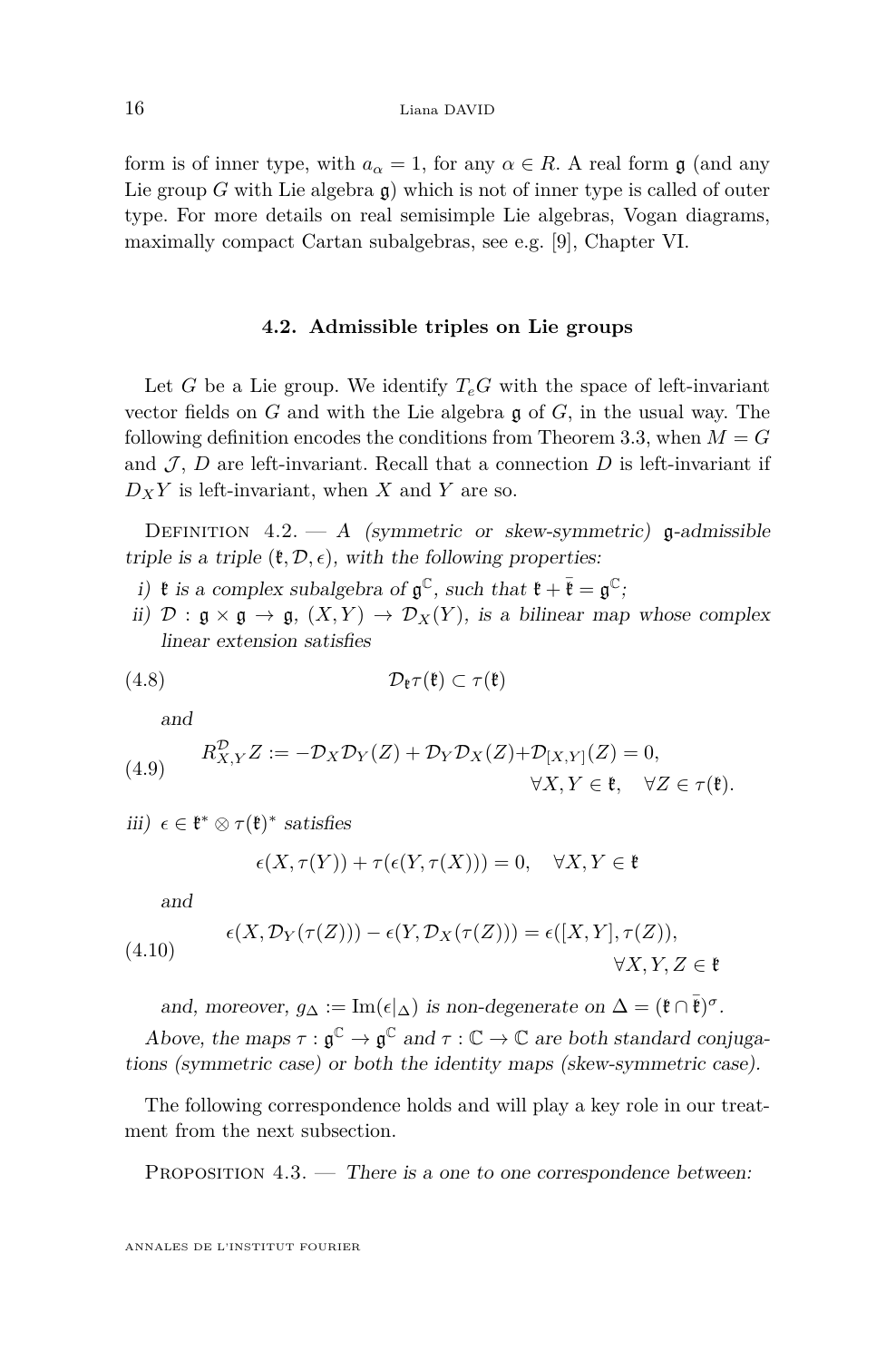- i) pairs  $(\mathcal{J}, D)$  formed by a left-invariant adapted generalized complex structure  $\mathcal J$  and a left-invariant connection  $D$  on  $G$ , such that the associated almost complex structure  $J^{\mathcal{J},D}$  on  $T^*G$  is integrable;
- ii)  $\mathfrak{g}$ -admissible triples  $(\mathfrak{k}, \mathcal{D}, \epsilon)$ .

In this correspondence  $D$  is the restriction of  $D$  to the space of leftinvariant vector fields,  $\mathfrak{k} := E_e$  and  $\epsilon := \alpha|_{\mathfrak{k} \times \tau(\mathfrak{k})}$ , where  $L^{\tau}(E, \alpha)$  is the holomorphic bundle of  $\mathcal{J}$ .

Proof. — Using the left-invariance of  $E$  and  $\alpha$ , one may check that the conditions from Theorem [3.3,](#page-12-0) on the integrability of  $J^{\mathcal{J},D}$ , become the conditions for  $(\mathfrak{k}, \mathcal{D}, \epsilon)$  to be a g-admissible triple. For example, to prove the equivalence between  $(3.4)$  and  $(4.10)$ , we notice that  $(3.4)$  holds if and only if it holds for any  $X, Y, Z \in \Gamma(E)$  left-invariant, and for such arguments,  $\alpha(Y, \tau(Z))$  and  $\alpha(X, \tau(Z))$  are constant (because  $\alpha$  is left-invariant).  $\square$ 

#### **4.3. Regular admissible triples and regular generalized complex structures**

Here and until the end of Section [4](#page-14-1) we fix a complex semisimple Lie algebra  $\mathfrak{g}^{\mathbb{C}}$ , a real form  $\mathfrak{g} = (\mathfrak{g}^{\mathbb{C}})^{\sigma}$  given by [\(4.7\)](#page-15-0), and a Lie group *G* with Lie algebra  $\mathfrak{g}$ . A (complex) subalgebra  $\mathfrak{k} \subset \mathfrak{g}^{\mathbb{C}}$  is called regular, if it is normalized by the (maximally compact) Cartan subalgebra  $\mathfrak{h}_{\mathfrak{g}}$  of  $\mathfrak{g}$ . It is known (see e.g. [\[11\]](#page-28-5), Proposition 1.1, page 183) that such a subalgebra is of the form

<span id="page-17-0"></span>(4.11) 
$$
\mathfrak{k} = \mathfrak{h}_{\mathfrak{k}} + \mathfrak{g}(R_0) = \mathfrak{h}_{\mathfrak{k}} + \sum_{\alpha \in R_0} \mathfrak{g}_{\alpha}
$$

where  $\mathfrak{h}_{\mathfrak{k}} = \mathfrak{k} \cap \mathfrak{h}$  and  $R_0 \subset R$  is a closed subset of roots (i.e. if  $\alpha, \beta \in R_0$ and  $\alpha + \beta \in R$ , then  $\alpha + \beta \in R_0$ ). Remark that

<span id="page-17-1"></span>
$$
(4.12) \qquad \bar{\mathfrak{k}} = \sigma(\mathfrak{k}) = \bar{\mathfrak{h}}_{\mathfrak{k}} + \sum_{\alpha \in R_0} \mathfrak{g}_{\sigma(\alpha)}, \quad \mathfrak{k} \cap \bar{\mathfrak{k}} = \mathfrak{h}_{\mathfrak{k}} \cap \bar{\mathfrak{h}}_{\mathfrak{k}} + \sum_{\alpha \in R_0 \cap \sigma(R_0)} \mathfrak{g}_{\alpha}.
$$

DEFINITION 4.4. — Let  $\mathcal J$  be a left-invariant adapted generalized complex structure on *G* and  $L^{\tau}(\mathfrak{k}, \epsilon)$  the fiber at  $e \in G$  of its holomorphic bundle. Then  $\mathcal J$  is called regular if the subalgebra  $\mathfrak{k} \subset \mathfrak{g}^{\mathbb{C}}$  is regular. Similarly, a  $\mathfrak g$ -admissible triple  $(\mathfrak k, \mathcal D, \epsilon)$  is called regular if the subalgebra  $\mathfrak k \subset \mathfrak g^\mathbb C$ is regular.

We need to recall the notions of  $\sigma$ -parabolic and  $\sigma$ -positive systems [\[2\]](#page-27-1). They reduce, when g is of inner type, to the usual notions of parabolic and positive root systems, respectively (see e.g. [\[3\]](#page-27-2)).

TOME 66 (2016), FASCICULE 1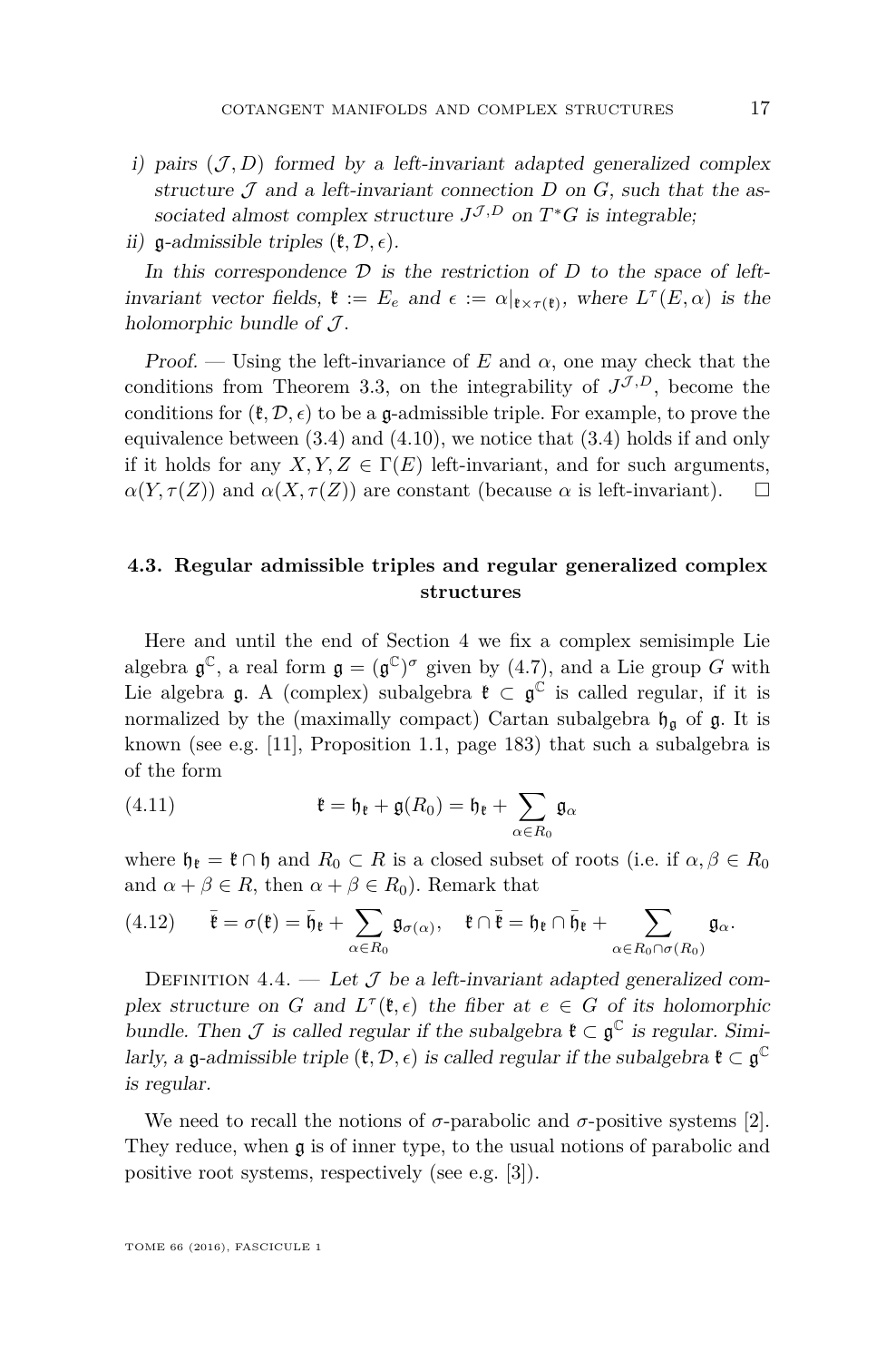<span id="page-18-1"></span>DEFINITION 4.5. — A closed set of roots  $R_0 \subset R$  is called a  $\sigma$ -parabolic system, if  $R_0 \cup \sigma(R_0) = R$ . If, moreover,  $R_0 \cap \sigma(R_0) = \emptyset$ , then  $R_0$  is called a *σ*-positive system.

The following simple lemma holds.

<span id="page-18-3"></span>LEMMA 4.6. — If a regular subalgebra  $\mathfrak k$  as in [\(4.11\)](#page-17-0) belongs to a  $\mathfrak q$ admissible triple, then its root part  $R_0$  is a  $\sigma$ -parabolic system and its Cartan part  $\mathfrak{h}_k$  satisfies  $\mathfrak{h}_k + \bar{\mathfrak{h}}_k = \mathfrak{h}$ . If, moreover,  $R_0$  is a  $\sigma$ -positive system, then  $\mathfrak{k} \cap \overline{\mathfrak{k}} = \mathfrak{h}_{\mathfrak{k}} \cap \overline{\mathfrak{h}}_{\mathfrak{k}}.$ 

*Proof.* — From the definition of  $\mathfrak{g}$ -admissible triples,  $\mathfrak{k} + \overline{\mathfrak{k}} = \mathfrak{h}$ . This relation, together with  $(4.12)$ , implies the statement of the lemma.  $\Box$ 

#### **4.4. Complex structures on** *T* <sup>∗</sup>*G*

Our aim in this section is to define a natural left-invariant connection  $D^0$ on *G* and to determine all regular symmetric generalized complex structures J, with the property that the almost complex structure  $J^{\mathcal{J},D^0}$  on  $T^*G$  is integrable, or, equivalently (from Proposition [4.3\)](#page-16-2), the associated triple  $(\mathfrak{k}, \mathcal{D}^0, \epsilon)$  is **g**-admissible (and regular, symmetric). From Definition [4.2,](#page-16-1) a bilinear map  $\mathcal{D}: \mathfrak{g} \times \mathfrak{g} \to \mathfrak{g}$  can belong to a symmetric g-admissible triple  $(\mathfrak{k}, \mathcal{D}, \epsilon)$  only if its complex linear extension  $\mathcal{D}: \mathfrak{g}^{\mathbb{C}} \times \mathfrak{g}^{\mathbb{C}} \to \mathfrak{g}^{\mathbb{C}}$  satisfies [\(4.8\)](#page-16-4) and [\(4.9\)](#page-16-5) (with  $\tau = \sigma$ , hence  $\tau(\mathfrak{k}) = \overline{\mathfrak{k}}$ ). Recall now that  $\mathfrak{k}$  is of the form  $(4.11)$  and  $\bar{\mathfrak{k}}$  of the form  $(4.12)$ . From these relations, it is immediate that if

<span id="page-18-2"></span>(4.13) 
$$
\mathcal{D}_{\mathfrak{g}_{\alpha}}(\mathfrak{g}_{\beta}) \subset \mathfrak{g}_{\sigma(\alpha)+\beta}, \quad \mathcal{D}_{\mathfrak{h}}(\mathfrak{g}_{\beta}) \subset \mathfrak{g}_{\beta}, \mathcal{D}_{\mathfrak{g}_{\beta}}(\mathfrak{h}) \subset \mathfrak{g}_{\sigma(\beta)}, \qquad \mathcal{D}_{\mathfrak{h}}(\mathfrak{h}) = 0,
$$

for any  $\alpha, \beta \in R$  (with  $\mathfrak{g}_{\sigma(\alpha)+\beta} := 0$  if  $\alpha + \sigma(\beta) \notin R$ ), then [\(4.8\)](#page-16-4) is satisfied. A map whose complex linear extension satisfies [\(4.13\)](#page-18-2) and [\(4.9\)](#page-16-5) is provided by the following lemma.

<span id="page-18-0"></span>LEMMA 4.7. — Let  $\mathcal{D}^0: \mathfrak{g}^{\mathbb{C}} \times \mathfrak{g}^{\mathbb{C}} \to \mathfrak{g}^{\mathbb{C}}$  be a complex bilinear map given by

$$
\mathcal{D}_{E_{\alpha}}^0(E_{\beta}) = -a_{\alpha}[E_{\sigma(\alpha)}, E_{\beta}], \qquad \mathcal{D}_H^0(E_{\beta}) = \sigma(\beta)(H)E_{\beta},
$$
  

$$
\mathcal{D}_{E_{\beta}}^0(H) = \sigma(\beta)(H)a_{\beta}E_{\sigma(\beta)}, \qquad \mathcal{D}_H^0(\tilde{H}) = 0
$$

for any  $\alpha, \beta \in R$  and  $H, \tilde{H} \in \mathfrak{h}$ . Then  $\mathcal{D}^0$  satisfies

(4.14) 
$$
\mathcal{D}_{\mathfrak{k}}^0(\overline{\mathfrak{k}}) \subset \overline{\mathfrak{k}}, \ \mathcal{D}_{\mathfrak{g}}^0(\mathfrak{g}) \subset \mathfrak{g}, \ R^{\mathcal{D}^0} = 0.
$$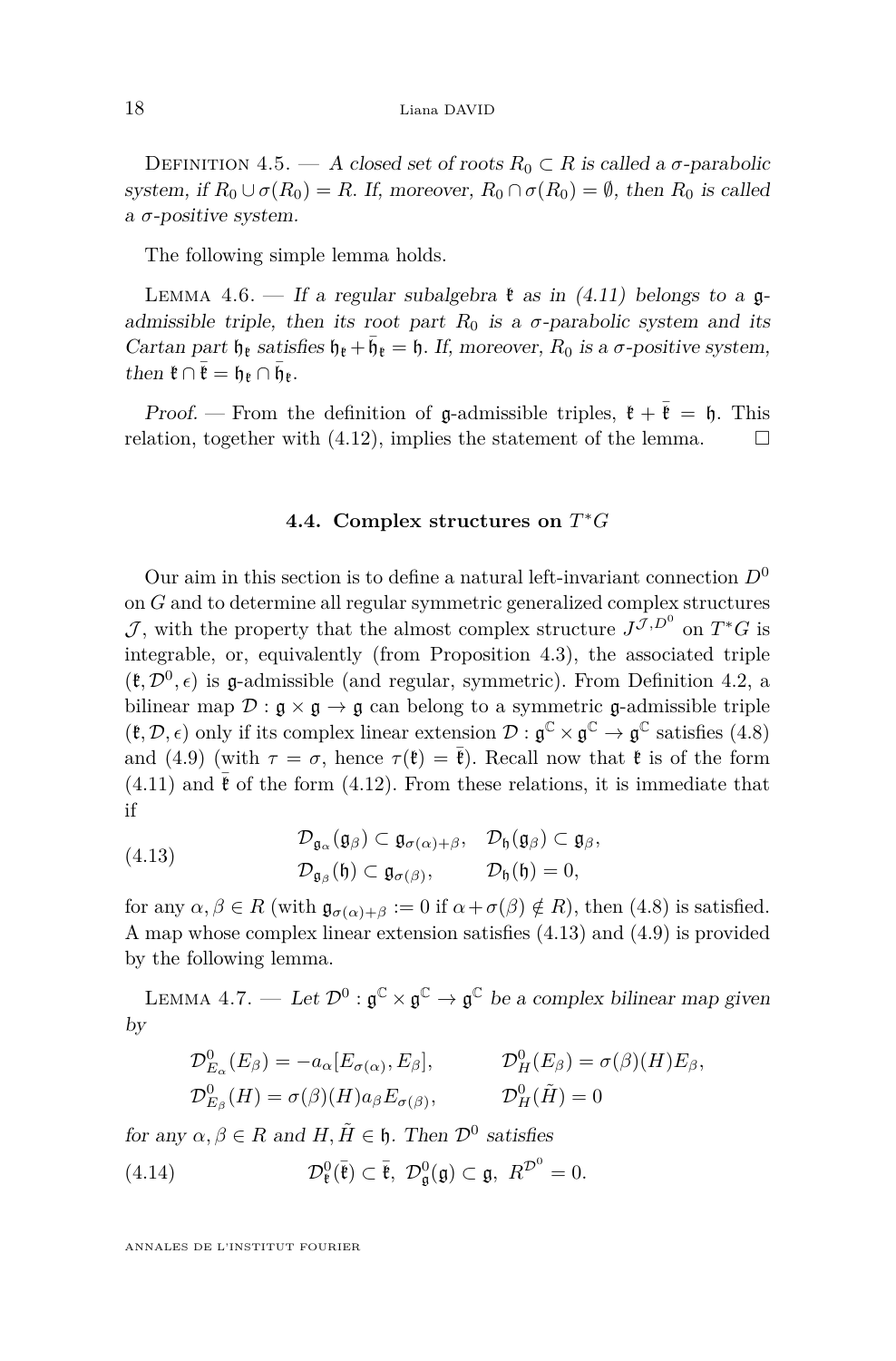Proof. — We already explained that  $\mathcal{D}_{\ell}^0(\bar{F}) \subset \bar{F}$ . We now prove  $\mathcal{D}_{\mathfrak{g}}^0(\mathfrak{g}) \subset \mathfrak{g}$ . For any  $\alpha \in R$ , let  $A_{\alpha} := E_{\alpha} - a_{\alpha} E_{\sigma(\alpha)}$  and  $B_{\alpha} := i(E_{\alpha} + a_{\alpha} E_{\sigma(\alpha)})$ . By a straightforward computation, which uses [\(4.4\)](#page-15-1), we obtain:

$$
\mathcal{D}_{A_{\alpha}}^{0}(A_{\beta}) = - a_{\alpha} ([E_{\sigma(\alpha)}, E_{\beta}] + a_{\alpha} a_{\beta} [E_{\alpha}, E_{\sigma(\beta)}]) \n+ ([E_{\alpha}, E_{\beta}] + a_{\alpha} a_{\beta} [E_{\sigma(\alpha)}, E_{\sigma(\beta)}]) , \n\mathcal{D}_{B_{\alpha}}^{0}(B_{\beta}) = ([E_{\alpha}, E_{\beta}] + a_{\alpha} a_{\beta} [E_{\sigma(\alpha)}, E_{\sigma(\beta)}]) \n+ a_{\alpha} ([E_{\sigma(\alpha)}, E_{\beta}] + a_{\alpha} a_{\beta} [E_{\alpha}, E_{\sigma(\beta)}]) , \n\mathcal{D}_{A_{\alpha}}^{0}(B_{\beta}) = i ([E_{\alpha}, E_{\beta}] - a_{\alpha} a_{\beta} [E_{\sigma(\alpha)}, E_{\sigma(\beta)}]) \n+ a_{\beta} i ([E_{\alpha}, E_{\sigma(\beta)}] - a_{\alpha} a_{\beta} [E_{\sigma(\alpha)}, E_{\beta}]) , \n\mathcal{D}_{B_{\alpha}}^{0}(A_{\beta}) = -i ([E_{\alpha}, E_{\beta}] - a_{\alpha} a_{\beta} [E_{\sigma(\alpha)}, E_{\sigma(\beta)}]) \n- i a_{\alpha} ([E_{\sigma(\alpha)}, E_{\beta}] - a_{\alpha} a_{\beta} [E_{\alpha}, E_{\sigma(\beta)}]).
$$

Moreover, for any  $\alpha, \beta \in R$  and  $H \in \mathfrak{h}^+,$ 

$$
\mathcal{D}_{A_{\alpha}}^0(H) = i\alpha(H)a_{\alpha}B_{\sigma(\alpha)}, \qquad \mathcal{D}_{B_{\alpha}}^0(H) = i\alpha(H)A_{\alpha}
$$
  

$$
\mathcal{D}_H^0(A_{\alpha}) = i\alpha(H)B_{\alpha}, \qquad \mathcal{D}_H^0(B_{\alpha}) = -i\alpha(H)A_{\alpha},
$$

while for any  $\alpha, \beta \in R$  and  $H \in \mathfrak{h}^-$ ,

$$
\mathcal{D}_{A_{\alpha}}^{0}(H) = \alpha(H)a_{\alpha}A_{\sigma(\alpha)}, \qquad \mathcal{D}_{B_{\alpha}}^{0}(H) = \alpha(H)B_{\alpha}
$$
  

$$
\mathcal{D}_{H}^{0}(A_{\alpha}) = \alpha(H)A_{\alpha}, \qquad \mathcal{D}_{H}^{0}(B_{\alpha}) = \alpha(H)B_{\alpha}.
$$

We now remark that for any  $\alpha, \beta \in R$ , the expressions

$$
[E_{\alpha}, E_{\beta}] + a_{\alpha} a_{\beta} [E_{\sigma(\alpha)}, E_{\sigma(\beta)}], \quad i ([E_{\alpha}, E_{\beta}] - a_{\alpha} a_{\beta} [E_{\sigma(\alpha)}, E_{\sigma(\beta)}])
$$

belong to g. We also know that  $a_{\alpha} = a_{\sigma(\alpha)} \in \{\pm 1\}$ . Moreover, any root takes real values on  $\mathfrak{h}^-$  and purely imaginary values on  $\mathfrak{h}^+$ . Therefore, the above computations show that  $\mathcal{D}_{\mathfrak{g}}^0(\mathfrak{g}) \subset \mathfrak{g}$ , as required.

It remains to prove that  $R_{X,Y}^{\mathcal{D}^0}Z = 0$ , for any  $X,Y,Z \in \mathfrak{g}^{\mathbb{C}}$ . Without loss of generality, we assume that *X, Y, Z* are either root vectors from the Weyl basis or vectors from the Cartan subalgebra h*.* With this assumption, the above relation follows from a long but straightforward computation, which uses the definition of  $\mathcal{D}^0$ . Consider for example the case when *X* :=  $E_{\alpha}$ ,  $Y := E_{\beta}$  and  $Z := E_{\gamma}$  are all root vectors from the Weyl basis (the remaining situations, with at least one argument from h, can be treated similarly). We distinguish three subcases: I)  $\sigma(\alpha) + \gamma \neq 0$  and  $\sigma(\beta) + \gamma \neq 0$ ; II)  $\sigma(\alpha) + \gamma = 0$  and  $\sigma(\beta) + \gamma \neq 0$ ; III)  $\sigma(\alpha) + \gamma = \sigma(\beta) + \gamma = 0$ . In subcase III),  $R_{E_{\alpha},E_{\beta}}^{\mathcal{D}^0}E_{\gamma}=0$  (trivial,  $\alpha=\beta$ ). Let us study I) in more detail. We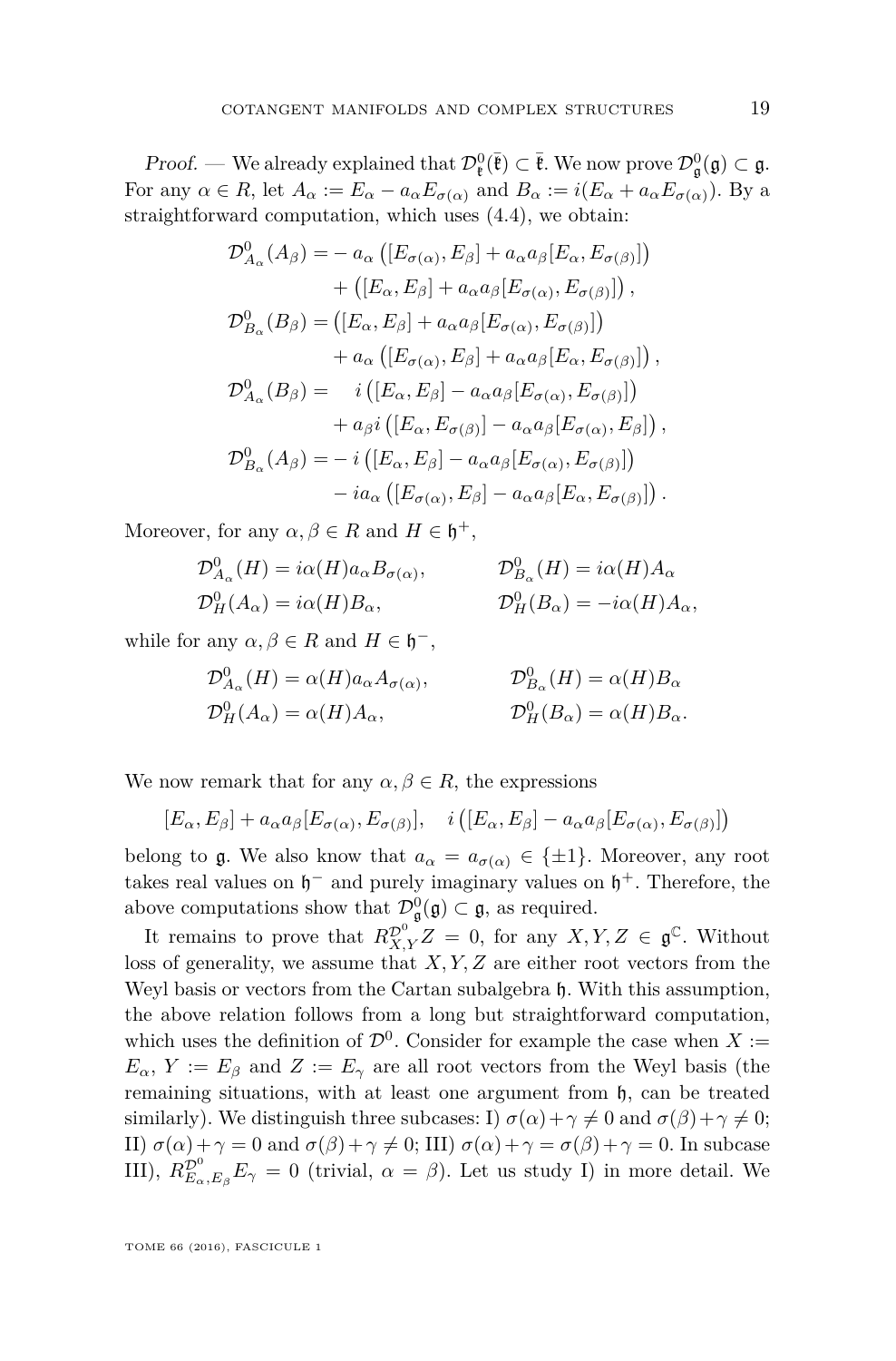need to distinguish two further subcases of I), namely  $\alpha + \beta \neq 0$  and, respectively,  $\alpha + \beta = 0$ . Suppose first that  $\alpha + \beta \neq 0$ . Since  $\sigma(\beta) + \gamma \neq 0$ ,  $[E_{\sigma(\beta)}, E_{\gamma}]$  is either a root vector (when  $\sigma(\beta) + \gamma \in R$ ) or  $[E_{\sigma(\beta)}, E_{\gamma}] = 0$ (when  $\sigma(\beta) + \gamma \notin R$ ). We obtain, from the definition of  $\mathcal{D}^0$ ,

<span id="page-20-2"></span> $(4.15)$  ${}^{0}_{E_{\alpha}}\mathcal{D}^{0}_{E_{\beta}}E_{\gamma} = -a_{\beta}\mathcal{D}^{0}_{E_{\alpha}}([E_{\sigma(\beta)}, E_{\gamma}]) = a_{\alpha}a_{\beta}[E_{\sigma(\alpha)}, [E_{\sigma(\beta)}, E_{\gamma}]].$ 

Similarly, since  $\alpha + \beta \neq 0$ ,  $[E_{\alpha}, E_{\beta}]$  is either a root vector or  $[E_{\alpha}, E_{\beta}] = 0$ . We obtain

<span id="page-20-3"></span>(4.16) 
$$
\mathcal{D}_{[E_{\alpha},E_{\beta}]}^{0}E_{\gamma} = N_{\alpha\beta}\mathcal{D}_{E_{\alpha+\beta}}^{0}E_{\gamma} = -a_{\alpha+\beta}N_{\alpha\beta}[E_{\sigma(\alpha+\beta)},E_{\gamma}]
$$

(with  $E_{\alpha+\beta} = E_{\sigma(\alpha+\beta)} = 0$  and  $a_{\alpha+\beta} = N_{\alpha\beta} = 0$  when  $\alpha + \beta \notin R$ ). From [\(4.15\)](#page-20-2), [\(4.16\)](#page-20-3) and the Jacobi identity, we deduce that

$$
(4.17) \t R_{E_{\alpha},E_{\beta}}^{\mathcal{D}^0} E_{\gamma} = a_{\alpha} a_{\beta} [E_{\gamma}, [E_{\sigma(\alpha)}, E_{\sigma(\beta)}]] + a_{\alpha+\beta} N_{\alpha\beta} [E_{\gamma}, E_{\sigma(\alpha+\beta)}].
$$

On the other hand, it is easy to check that

$$
a_{\alpha+\beta}N_{\alpha\beta}E_{\sigma(\alpha+\beta)}=-a_{\alpha}a_{\beta}[E_{\sigma(\alpha)},E_{\sigma(\beta)}].
$$

It follows that  $R_{E_{\alpha},E_{\beta}}^{\mathcal{D}^0}E_{\gamma}=0$ , as required. Suppose now that I) holds and  $\alpha + \beta = 0$ . Using again the definition of  $\mathcal{D}^0$ , we obtain

$$
R_{E_{\alpha},E_{-\alpha}}^{\mathcal{D}^0}E_{\gamma} = (\sigma(\gamma)(H_{\alpha}) - \gamma(H_{\sigma(\alpha)})) E_{\gamma}.
$$

But this last expression is zero: using  $\sigma(H_{\alpha}) = H_{\sigma(\alpha)}$  (easy check) and  $\gamma(H_{\sigma(\alpha)}) \in \mathbb{R}$ , we obtain  $\sigma(\gamma)(H_{\alpha}) = \gamma(H_{\sigma(\alpha)})$ . The remaining case II) can be treated similarly. Our claim follows.

The preferred connection we are looking for is defined as follows.

<span id="page-20-0"></span>DEFINITION 4.8. — The connection  $D^0$  is the unique (flat) left-invariant connection on *G* which on left-invariant vector fields coincides with the map  $\mathcal{D}^0$  from Lemma [4.7.](#page-18-0)

With the above preliminary considerations, we can now state our main result from this section. Below we denote by  $\{\omega_{\alpha} \in (\mathfrak{g}^{\mathbb{C}})^*, \alpha \in R\}$  the covectors defined by  $\omega_{\alpha}(E_{\beta}) = \delta_{\alpha\beta}$  for any  $\alpha, \beta \in R$  and  $\omega_{\alpha}|_{\mathfrak{h}} = 0$ . We use the notation  $R_0^{\text{sym}} := R_0 \cap (-R_0)$  for the symmetric part of  $R_0$ .

<span id="page-20-1"></span>THEOREM 4.9. — Consider a triple  $(\mathfrak{k}, \mathcal{D}^0, \epsilon)$ , with  $\mathfrak{k}$  the regular subal-gebra [\(4.11\)](#page-17-0),  $\mathcal{D}^0$  as in Lemma [4.7](#page-18-0) and  $\epsilon \in \mathfrak{k}^* \otimes \bar{\mathfrak{k}}^*$  skew-Hermitian. Assume that

<span id="page-20-4"></span>(4.18) 
$$
(\alpha + \beta)|_{\mathfrak{h}_{\mathfrak{k}}} \neq 0, \quad \forall \alpha, \beta \in R_0 \cup \{0\}, \ \alpha + \beta \neq 0.
$$

Then  $(\mathfrak{k}, \mathcal{D}^0, \epsilon)$  is a (symmetric) **g**-admissible triple (and the associated pair  $(\mathcal{J}, D^0)$  defines a complex structure  $J^{\mathcal{J}, D^0}$  on  $T^*G$ ) if and only if the following conditions hold: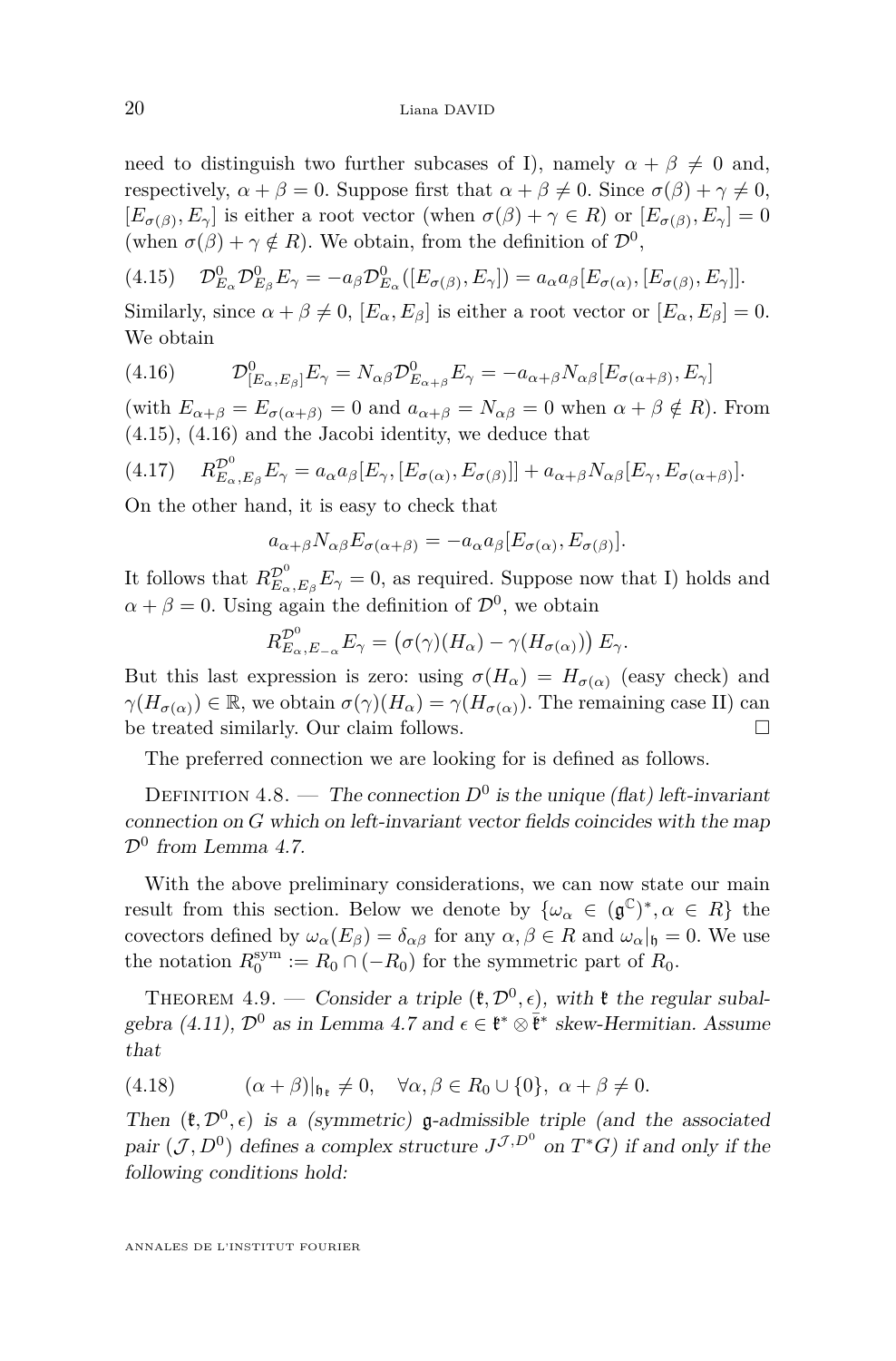- i) the root system  $R_0$  of  $\ell$  is a  $\sigma$ -parabolic system (see Definition [4.5\)](#page-18-1) and the Cartan part satisfies  $\mathfrak{h}_{\mathfrak{k}} + \bar{\mathfrak{h}}_{\mathfrak{k}} = \mathfrak{h}$ ;
- ii) the skew-Hermitian 2-form  $\epsilon \in \mathfrak{k}^* \otimes \bar{\mathfrak{k}}^*$  is given by

<span id="page-21-2"></span>(4.19)  
\n
$$
\epsilon = \epsilon_0 + \sum_{\alpha \in R_0} \mu_\alpha (\alpha \otimes \omega_{\sigma(\alpha)} + a_\alpha \omega_\alpha \otimes \sigma(\alpha))
$$
\n
$$
- \sum_{\alpha, \beta, \alpha + \beta \in R_0} a_\alpha \mu_{\alpha + \beta} N_{\sigma(\alpha)\sigma(\beta)} \omega_\alpha \otimes \omega_{\sigma(\beta)}
$$
\n
$$
+ \sum_{\gamma \in R_0^{\text{sym}}} \nu_\gamma \omega_\gamma \otimes \omega_{-\sigma(\gamma)}
$$

where  $\epsilon_0 \in \mathfrak{h}_{\mathfrak{k}}^* \otimes \bar{\mathfrak{h}}_{\mathfrak{k}}^*$  is skew-Hermitian (trivially extended to  $\mathfrak{k}$ ),  $\mu_\alpha, \nu_\gamma$  $(\alpha \in R_0, \gamma \in R_0^{\text{sym}})$  are any real constants, such that the  $\nu_\alpha$ 's satisfy

(4.20) 
$$
\nu_{\alpha} + \nu_{-\alpha} = 0, \quad \forall \alpha \in R_0^{\text{sym}}
$$

<span id="page-21-1"></span><span id="page-21-0"></span>and, for any  $\alpha, \beta, \gamma \in R_0^{\text{sym}}$ , with  $\alpha + \beta + \gamma = 0$ ,

(4.21) 
$$
a_{\alpha}\nu_{\alpha} + a_{\beta}\nu_{\beta} + a_{\gamma}\nu_{\gamma} = 0.
$$

iii) The pseudo-Riemannian metric  $g_{\Delta} := \text{Im}(\epsilon|_{\mathfrak{k} \cap \mathfrak{g}})$  is non-degenerate and

<span id="page-21-3"></span>(4.22) 
$$
\epsilon_0(H, H_{\sigma(\alpha)}) = 0, \quad \forall H \in \mathfrak{h}_{\mathfrak{k}}, \quad \forall \alpha \in R_0^{\text{sym}}.
$$

Proof. — From Definition [4.2,](#page-16-1) Lemma [4.6](#page-18-3) and Lemma [4.7,](#page-18-0) we need to prove that  $\epsilon$  satisfies

<span id="page-21-4"></span>(4.23) 
$$
\epsilon(X, \mathcal{D}_Y^0(\bar{Z})) - \epsilon(Y, \mathcal{D}_X^0(\bar{Z})) = \epsilon([X, Y], \bar{Z}), \quad \forall X, Y, Z \in \mathfrak{k}
$$

if and only if it is of the form  $(4.19)$  and conditions  $(4.20)$ ,  $(4.21)$  and  $(4.22)$ are satisfied. In order to prove this statement, we choose various arguments in [\(4.23\)](#page-21-4). Below,  $H, \tilde{H} \in \mathfrak{h}_{\ell}$  and  $\alpha, \beta, \gamma \in R_0$ . First, let  $X := H, Y := \tilde{H}$ and  $Z := E_\alpha$ . With these arguments, [\(4.23\)](#page-21-4) becomes

<span id="page-21-5"></span>
$$
\alpha(\tilde{H})\epsilon(H, E_{\sigma(\alpha)}) = \alpha(H)\epsilon(\tilde{H}, E_{\sigma(\alpha)}).
$$

From [\(4.18\)](#page-20-4),  $\alpha|_{\mathfrak{h}_k}$  is non-trivial. Choosing  $\tilde{H}$  such that  $\alpha(\tilde{H}) \neq 0$ , we deduce that the above relation is equivalent to

(4.24) 
$$
\epsilon(H, E_{\sigma(\alpha)}) = \mu_{\alpha}\alpha(H), \quad \forall H \in \mathfrak{h}_{\mathfrak{k}}, \quad \forall \alpha \in R_0,
$$

for a constant  $\mu_{\alpha} \in \mathbb{C}$ . By letting  $X := H$ ,  $Y := E_{\alpha}$  and  $Z := \tilde{H}$  in [\(4.23\)](#page-21-4), we obtain that  $\mu_{\alpha} \in \mathbb{R}$ , for any  $\alpha \in R_0$ .

Next, let  $X := E_\alpha$ ,  $Y := H$  and  $Z := E_\beta$  in [\(4.23\)](#page-21-4). We obtain

<span id="page-21-6"></span>
$$
\epsilon(E_{\alpha}, \mathcal{D}_{H}^{0}(\bar{E}_{\beta})) - \epsilon(H, \mathcal{D}_{E_{\alpha}}^{0}(\bar{E}_{\beta})) = \epsilon([E_{\alpha}, H], \bar{E}_{\beta})
$$

or

(4.25) 
$$
(\alpha + \beta)(H)\epsilon(E_{\alpha}, E_{\sigma(\beta)}) + a_{\alpha}\epsilon(H, [E_{\sigma(\alpha)}, E_{\sigma(\beta)}]) = 0.
$$

TOME 66 (2016), FASCICULE 1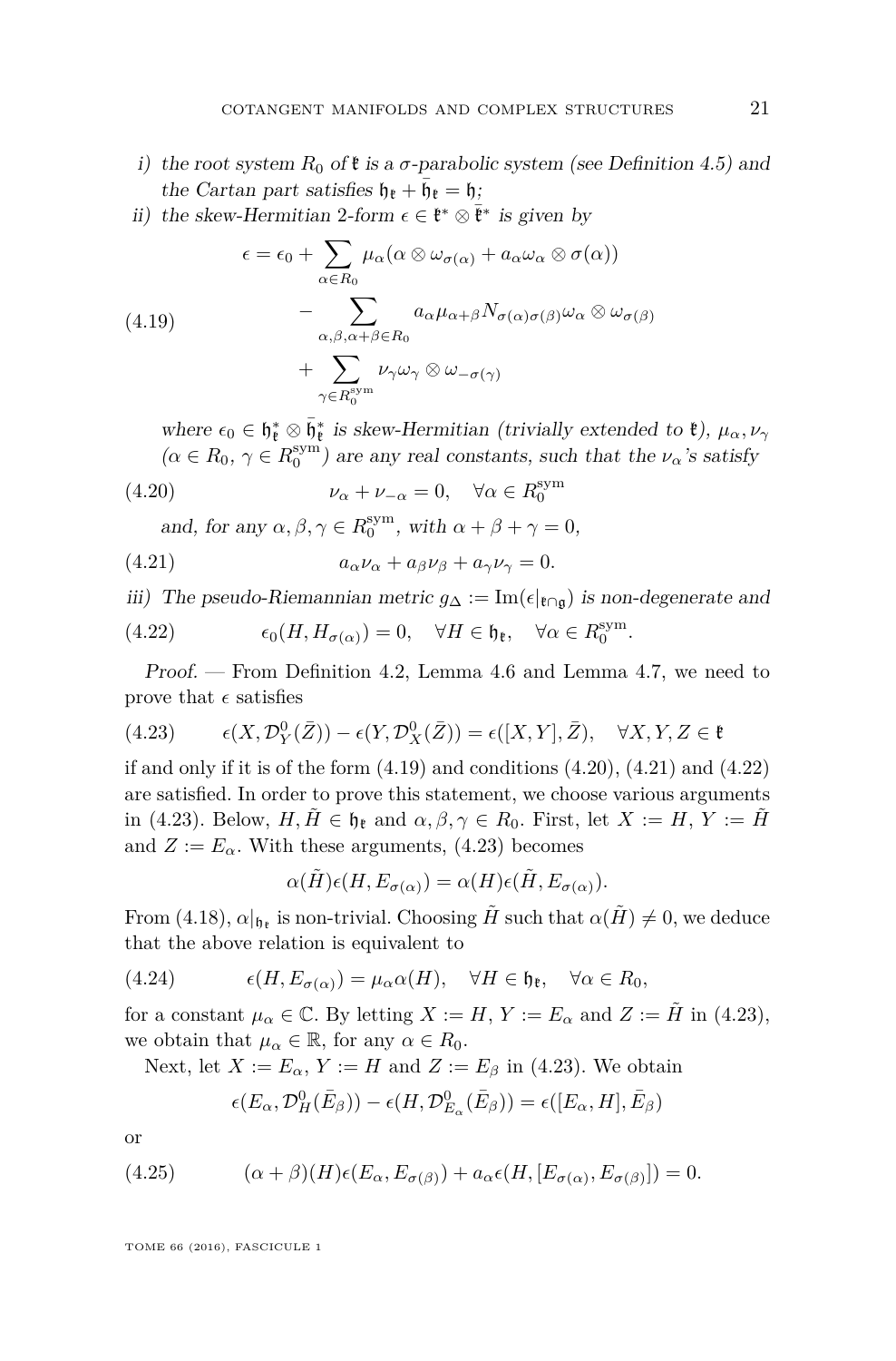If  $\alpha + \beta \neq 0$ , then  $(\alpha + \beta)|_{\mathfrak{h}_k}$  is non-trivial, by [\(4.18\)](#page-20-4), and the above relation, together with [\(4.24\)](#page-21-5), gives

<span id="page-22-0"></span>(4.26) 
$$
\epsilon(E_{\alpha}, E_{\sigma(\beta)}) = -a_{\alpha}\mu_{\alpha+\beta}N_{\sigma(\alpha)\sigma(\beta)}, \ \forall \alpha, \beta, \alpha + \beta \in R_0, \n\epsilon(E_{\alpha}, E_{\sigma(\beta)}) = 0, \ \forall \alpha, \beta \in R_0, \ \alpha + \beta \notin R \cup \{0\}.
$$

If  $\alpha + \beta = 0$ , relation [\(4.25\)](#page-21-6) gives [\(4.22\)](#page-21-3).

We now remark that conditions [\(4.24\)](#page-21-5) and [\(4.26\)](#page-22-0) imply that  $\epsilon$  is of the form [\(4.19\)](#page-21-2), with  $\mu_{\alpha} \in \mathbb{R}$  ( $\alpha \in R_0$ ) and  $\nu_{\alpha} := \epsilon(E_{\alpha}, E_{-\sigma(\alpha)}) \in \mathbb{C}$  $(\alpha \in R_0^{\rm sym}).$ 

We still need to consider [\(4.23\)](#page-21-4), with the remaining two types of arguments:  $X = E_\alpha$ ,  $Y = E_\beta$ ,  $Z := H$ , and, respectively,  $X := E_\alpha$ ,  $Y := E_\beta$ ,  $Z := E_\gamma$  (from the definition of  $\mathcal{D}^0$ , [\(4.23\)](#page-21-4) holds when all *X*, *Y*, *Z* belong to the Cartan part  $h_{\mathbf{F}}$ ).

<span id="page-22-1"></span>Let  $X = E_\alpha$ ,  $Y = E_\beta$ ,  $Z := H$ . Relation [\(4.23\)](#page-21-4) gives

(4.27) 
$$
\overline{\beta(H)}a_{\beta}\epsilon(E_{\alpha},E_{\sigma(\beta)})+\overline{\alpha(H)}a_{\beta}\overline{\epsilon(E_{\alpha},E_{\sigma(\beta)})}=\epsilon([E_{\alpha},E_{\beta}],\overline{H}).
$$

When  $\alpha + \beta \neq 0$ , relation [\(4.27\)](#page-22-1) follows from [\(4.24\)](#page-21-5) and [\(4.26\)](#page-22-0) (and the skew-Hermitian property of  $\epsilon$ ). When  $\alpha + \beta = 0$ , relation [\(4.27\)](#page-22-1) implies that  $\nu_{\alpha} \in \mathbb{R}$ , for any  $\alpha \in R_0^{\text{sym}}$ . Since  $\epsilon$  is skew-Hermitian and  $\nu_{\alpha} \in \mathbb{R}$ , relation [\(4.20\)](#page-21-0) holds.

Finally, let  $X := E_{\alpha}$ ,  $Y := E_{\beta}$ ,  $Z := E_{\gamma}$  in [\(4.23\)](#page-21-4). From [\(4.24\)](#page-21-5), [\(4.26\)](#page-22-0) and  $\mu_{\alpha}, \nu_{\beta} \in \mathbb{R}$ , relation [\(4.23\)](#page-21-4) is automatically satisfied, when  $\alpha + \beta + \gamma \neq 0$ ; when  $\alpha + \beta + \gamma = 0$ , we obtain

(4.28) 
$$
a_{\beta}N_{\sigma(\beta)\sigma(\gamma)}\nu_{\alpha} + a_{\alpha}N_{\sigma(\gamma)\sigma(\alpha)}\nu_{\beta} + N_{\beta\alpha}\nu_{\gamma} = 0.
$$

Using now the relations

<span id="page-22-2"></span>
$$
N_{\sigma(\beta)\sigma(\gamma)} = -a_{\beta+\gamma}a_{\beta}a_{\gamma}N_{\beta\gamma}, \quad N_{\sigma(\gamma)\sigma(\alpha)} = -a_{\alpha+\gamma}a_{\alpha}a_{\gamma}N_{\gamma\alpha}
$$

and  $N_{\alpha\beta} = N_{\beta\gamma} = N_{\gamma\alpha}$  (because  $\alpha + \beta + \gamma = 0$ ; see Subsection [4.1\)](#page-14-2), we obtain that  $(4.28)$  is equivalent to  $(4.21)$ . Our claim follows.

The statement of Theorem [4.9](#page-20-1) requires various comments. First, we need to explain how the constants  $\nu_{\alpha}$  can be constructed, such that [\(4.20\)](#page-21-0) and [\(4.21\)](#page-21-1) are satisfied. Next, we need to study the non-degeneracy of *g*∆*.* This will be done in the following paragraphs.

#### 4.4.1. The construction of  $\nu_{\alpha}$

Let  $R_0$  be a  $\sigma$ -parabolic system of  $R$  (we remark that the following argument holds for any closed subsystem of *R*, not necessarily *σ*-parabolic). In this paragraph, we describe a method to construct real constants  $\nu_{\alpha}$ ,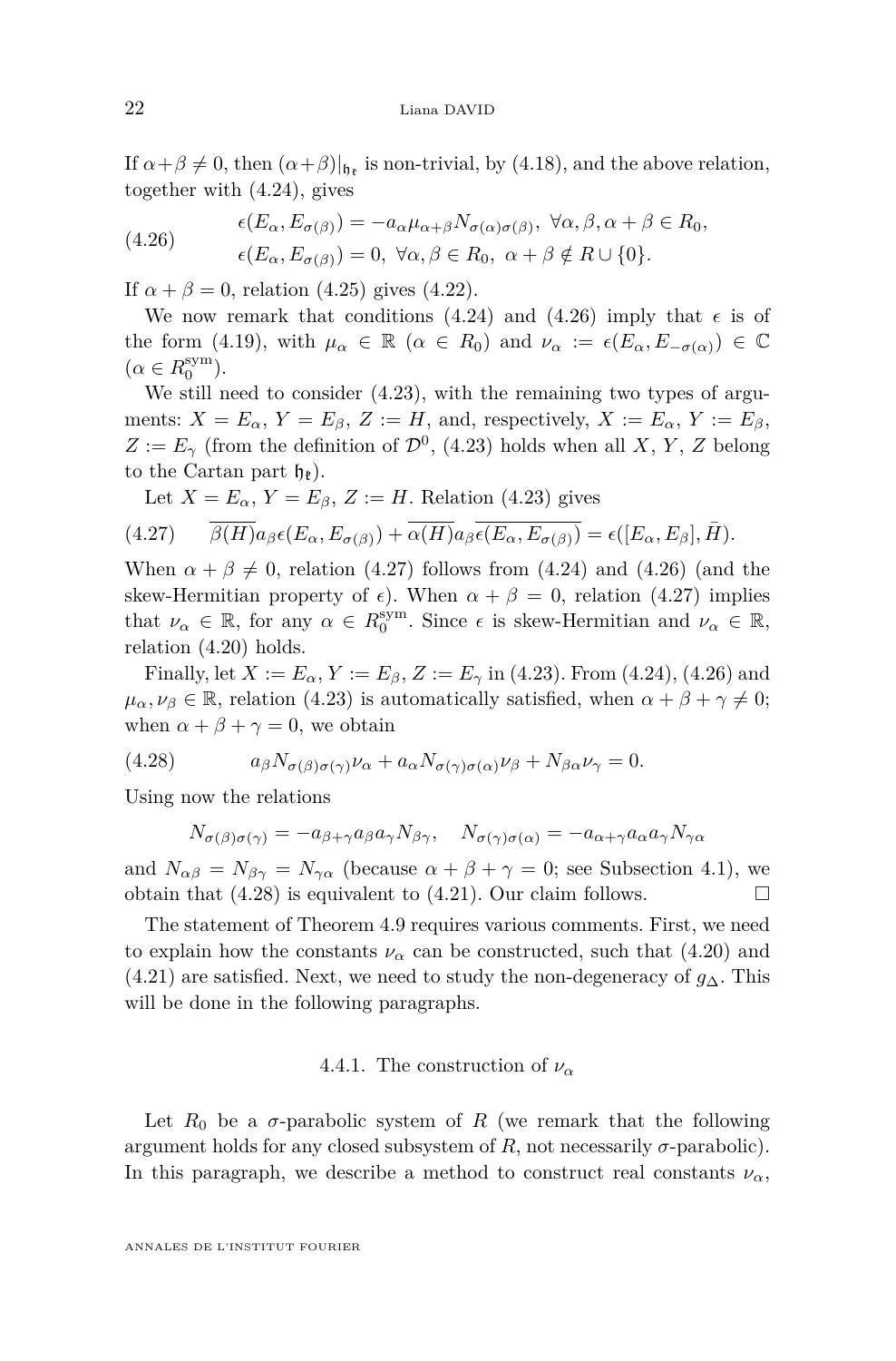$\alpha \in R_0^{\text{sym}}$ , such that conditions [\(4.20\)](#page-21-0) and [\(4.21\)](#page-21-1) from Theorem [3.3](#page-12-0) hold. Since  $R_0^{\text{sym}}$  is closed and symmetric, it is a root system (see e.g. [\[3\]](#page-27-2), page 164). Let  $\Pi := {\alpha_0, \dots, \alpha_k}$  be a system of simple roots of  $R_0^{\text{sym}}$ . Define, as usual, the height of  $\alpha = n_1 \alpha_1 + \cdots + n_k \alpha_k \in R_0^{\text{sym}}$  with respect to  $\Pi$ ,  $\text{by } n(\alpha) := n_1 + \cdots + n_k.$ 

<span id="page-23-0"></span>LEMMA 4.10. — The constants  $\nu_{\alpha} := a_{\alpha} n(\alpha)$ , for any  $\alpha \in R_0^{\text{sym}}$ , satisfy [\(4.20\)](#page-21-0) and [\(4.21\)](#page-21-1).

Proof. — The hight function  $n: R_0^{\text{sym}} \to \mathbb{Z}$  is additive. In particular,  $n(-\alpha) = -n(\alpha)$  and if  $\alpha + \beta + \gamma = 0$ , then  $n(\alpha) + n(\beta) + n(\gamma) = 0$ . Recall also that  $a_{\alpha}^2 = 1$  and  $a_{-\alpha} = a_{\alpha}$  for any  $\alpha$ . The claim follows.

#### 4.4.2. The non-degeneracy of *g*<sup>∆</sup>

We begin with the simplest case, when  $R_0$  is a  $\sigma$ -positive system.

<span id="page-23-1"></span>Remark 4.11. — We consider a triple  $(\mathfrak{k}, \mathcal{D}^0, \epsilon)$  satisfying the conditions i) and ii) of Theorem [4.9.](#page-20-1) We assume, moreover, that  $R_0$  is a  $\sigma$ -positive system (not only  $\sigma$ -parabolic). Then  $\Delta = (\mathfrak{k} \cap \bar{\mathfrak{k}})^\sigma$  reduces to  $(\mathfrak{h}_{\mathfrak{k}} \cap \bar{\mathfrak{h}}_{\mathfrak{k}})^\sigma$  and the non-degeneracy of  $g_{\Delta} = \text{Im}(\epsilon|\Delta)$  concerns only the Cartan part  $\epsilon_0$  of  $\epsilon$ . Our aim is to show that, under a mild additional assumption, we can choose the Cartan part  $\epsilon_0$  of  $\epsilon$  such that  $q_\Delta$  is non-degenerate and [\(4.22\)](#page-21-3) is satisfied as well. More precisely, assume that the subspace

$$
\mathcal{S}:=\mathrm{Span}_{\mathbb{C}}\{H_\alpha,\ \alpha\in R_0^{\mathrm{sym}}\}
$$

is transverse to its conjugate

$$
\bar{\mathcal{S}} = \sigma(\mathcal{S}) = \text{Span}_{\mathbb{C}} \{ H_{\sigma(\alpha)}, \ \alpha \in R_0^{\text{sym}} \}.
$$

(We remark that this holds for many  $\sigma$ -positive systems, see Subsections 5.1-5.3 of [\[2\]](#page-27-1)). A simple argument (see [\[2\]](#page-27-1), Section 5), then shows that the Cartan subalgebra  $\mathfrak{h}_{\ell}$  of  $\mathfrak{k}$  decomposes as a direct sum

(4.29) 
$$
\mathfrak{h}_{\mathfrak{k}} = (\mathfrak{h}_{\mathfrak{k}} \cap \bar{\mathfrak{h}}_{\mathfrak{k}}) \oplus \mathcal{S} \oplus \mathcal{W}
$$

where  $W \subset \mathfrak{h}_{\mathfrak{k}}$  is any complementary subspace of  $(\mathfrak{h}_{\mathfrak{k}} \cap \bar{\mathfrak{h}}_{\mathfrak{k}}) \oplus \mathcal{S}$ . Choose  $\epsilon_0 \in \mathfrak{h}_{\mathfrak{k}}^* \otimes \bar{\mathfrak{h}}_{\mathfrak{k}}^*$  such that

$$
\epsilon_0(\mathcal{S},\cdot)=\epsilon_0(\cdot,\bar{\mathcal{S}})=0
$$

(i.e. [\(4.22\)](#page-21-3) is satisfied) and  $g_{\Delta} = \text{Im}(\epsilon|_{(\mathfrak{h}_{\mathfrak{k}} \cap \bar{\mathfrak{h}}_{\mathfrak{k}})^{\sigma}})$  is non-degenerate. With this choice, all conditions of Theorem [4.9](#page-20-1) are satisfied,  $(\mathfrak{k}, \mathcal{D}^0, \epsilon)$  is a symmetric g-admissible triple and the associated pair  $(\mathcal{J}, D^0)$  has the property that  $J^{\mathcal{J},D^0}$  is integrable.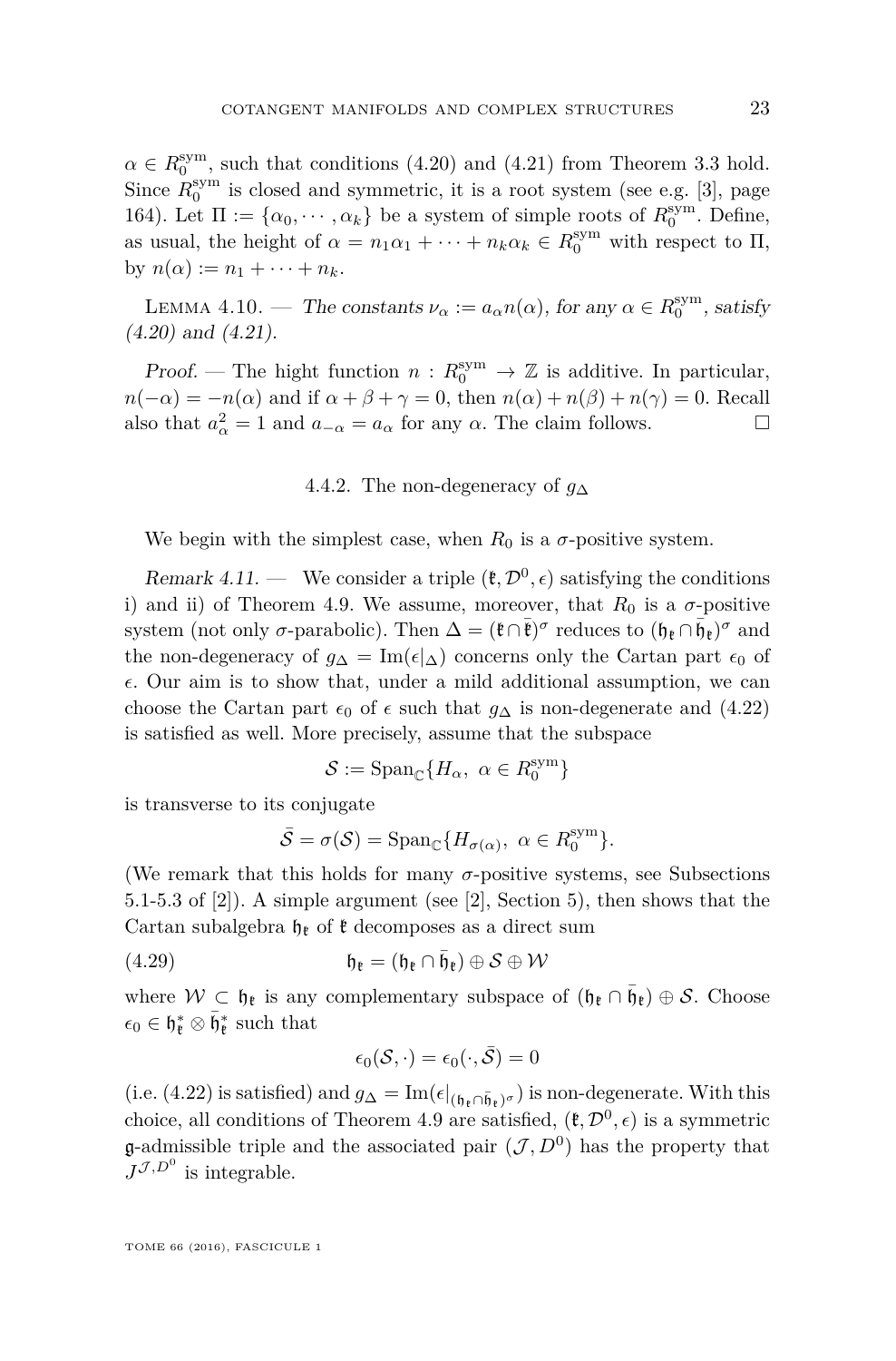In order to study the non-degeneracy of  $g_{\Delta}$  in general (i.e. when  $R_0$  is *σ*-parabolic, not necessarily *σ*-positive) we choose a preferred basis of  $\Delta$ and we compute  $g_{\Delta}$  in this basis. To simplify the arguments, we assume that  $R_0 \cap \sigma(R_0)$  is symmetric (this is always satisfied, when g is of inner type). Then  $\mathfrak{k} \cap \bar{\mathfrak{k}}$  is reductive. Its real form  $\Delta = (\mathfrak{k} \cap \bar{\mathfrak{k}})^\sigma$  is given by

$$
\Delta = \mathfrak{h}_{\mathfrak{k}} \cap \mathfrak{h}_{\mathfrak{g}} + \sum_{\alpha \in R_0 \cap \sigma(R_0)} \mathbb{R} A_{\alpha} + \sum_{\alpha \in R_0 \cap \sigma(R_0)} \mathbb{R} B_{\alpha},
$$

where, as in the proof of Lemma [4.7,](#page-18-0)  $A_{\alpha} := E_{\alpha} - a_{\alpha} E_{\sigma(\alpha)}$  and  $B_{\alpha} :=$  $i(E_\alpha + a_\alpha E_{\sigma(\alpha)})$ . Since  $R_0 \cap \sigma(R_0)$  is symmetric,  $H_\alpha = [E_\alpha, E_{-\alpha}] \in \mathfrak{k} \cap \mathfrak{k}$ , for any  $\alpha \in R_0 \cap \sigma(R_0)$ . Define new vectors

$$
F_{\alpha}^+ := H_{\alpha} + H_{\sigma(\alpha)}, \ F_{\alpha}^- := i(H_{\alpha} - H_{\sigma(\alpha)}), \quad \forall \alpha \in R_0 \cap \sigma(R_0).
$$

They belong to  $\mathfrak{h}_{\ell} \cap \mathfrak{h}_{\mathfrak{a}}$ . It follows that

$$
\mathfrak{h}_{\mathfrak{k}} \cap \mathfrak{h}_{\mathfrak{g}} = \mathrm{Span}_{\mathbb{R}} \{ F_{\alpha}^+, \ \alpha \in R_0 \cap \sigma(R_0) \} \oplus \mathrm{Span}_{\mathbb{R}} \{ F_{\alpha}^-, \alpha \in R_0 \cap \sigma(R_0) \} \oplus \mathcal{C},
$$
  
where

where

$$
C=\text{Ann}(R_0\cap \sigma(R_0))|_{\mathfrak{h}_\mathfrak{k}\cap\mathfrak{h}_\mathfrak{g}}.
$$

Let  $\{c_1, \dots, c_s\}$  be a basis of C. Choose a maximal system of linearly independent vectors  $\{F_1^+, \dots, F_p^+\}$  from  $\{F_\alpha^+, \alpha \in R_0 \cap \sigma(R_0)\}$  and similarly, a maximal system of linearly independent vectors  $\{F_1^-, \dots, F_q^-\}$ from  $\{F_{\alpha}^-,\alpha \in R_0 \cap \sigma(R_0)\}$ . It follows that the system of vectors

$$
\mathcal{B} := \{c_k, F_r^+, F_t^-, A_\alpha, B_\alpha, \alpha \in R_0 \cap \sigma(R_0)\}
$$

(where  $1 \leq k \leq s$ ,  $1 \leq r \leq p$ ,  $1 \leq t \leq q$ ) form a basis B of  $\Delta$ *.* 

<span id="page-24-1"></span>LEMMA 4.12. — Let  $\epsilon \in \mathfrak{k}^* \otimes \bar{\mathfrak{k}}^*$  be given by [\(4.19\)](#page-21-2), such that condition  $(4.22)$  is satisfied. Assume, moreover, that  $R_0 \cap \sigma(R_0)$  is symmetric. With respect to the basis B above, all the entries of  $g_{\Delta} = \text{Im}(\epsilon |_{\Delta})$  are zero except:

$$
g_{\Delta}(A_{\alpha}, B_{\beta}) = - a_{\alpha} N_{\sigma(\alpha)\beta} (\mu_{\alpha+\sigma(\beta)} + a_{\sigma(\alpha)+\beta} \mu_{\sigma(\alpha)+\beta}) + N_{\alpha\beta} (\mu_{\sigma(\alpha+\beta)} + a_{\alpha+\beta} \mu_{\alpha+\beta}) g_{\Delta}(F_r^+, B_{\alpha}) = (\mu_{\sigma(\alpha)} + a_{\alpha} \mu_{\alpha}) \alpha(F_r^+) g_{\Delta}(F_t^-, A_{\alpha}) = i(\mu_{\sigma(\alpha)} + a_{\alpha} \mu_{\alpha}) \alpha(F_t^-)
$$

(where  $N_{\delta\gamma} = \mu_{\delta+\gamma} = 0$  for  $\delta, \gamma \in R_0$ , such that  $\delta + \gamma \notin R$ ). In particular, if  $g_∆$  is non-degenerate, then

<span id="page-24-0"></span> $(\text{4.30})$  dim<sub>R</sub> $\langle \alpha + \sigma(\alpha), \alpha \in R_0 \cap \sigma(R_0) \rangle = \dim_{\mathbb{R}} \langle \alpha - \sigma(\alpha), \alpha \in R_0 \cap \sigma(R_0) \rangle.$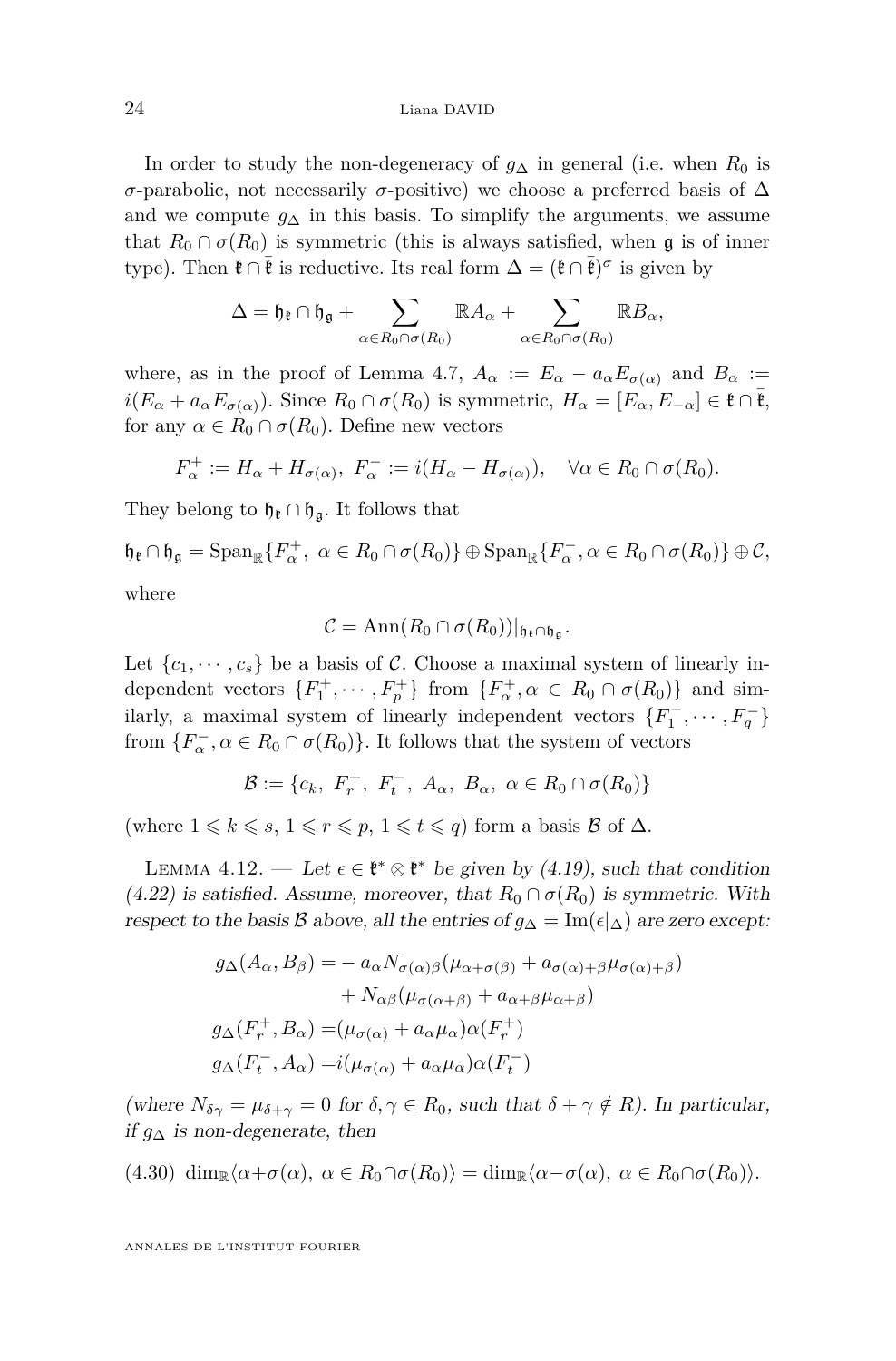Proof. — One can check, using [\(4.19\)](#page-21-2) and [\(4.22\)](#page-21-3), that the entries of *g*<sup>∆</sup> have the required form (for example,  $(4.22)$  means that  $F_r^+$  and  $F_t^-$  belong to the kernel of  $g_{\Delta}|_{\mathfrak{h}_{\mathfrak{k}} \cap \mathfrak{h}_{\mathfrak{g}}}\right)$ . It is also easy to check that if the matrix which represents  $g_{\Delta}$  in the basis B is non-degenerate, then  $p = q$ , i.e. relation  $(4.30)$  is satisfied.

Remark  $4.13.$  — We end this discussion by analysing the condition [\(4.30\)](#page-24-0) from Lemma [4.12.](#page-24-1) Let  $R_0 \subset R$  be a closed subset of roots, such that  $R'_0 := R_0 \cap \sigma(R_0)$  is symmetric and [\(4.30\)](#page-24-0) holds. Since  $R'_0$  is symmetric and closed, it is the root system of the  $\sigma$ -invariant complex semisimple subalgebra

$$
(\mathfrak{g}')^\mathbb{C}:=\mathfrak{h}'+\sum_{\alpha\in R'_0}\mathfrak{g}_\alpha\subset\mathfrak{g}^\mathbb{C},
$$

where  $\mathfrak{h}' := \text{Span}_{\mathbb{C}}\{H_{\alpha}, \alpha \in R'_0\}$  is a *σ*-invariant Cartan subalgebra of  $(g')^{\mathbb{C}}$ . The action of  $\sigma$  on the subset of roots  $R'_0 \subset R$  is induced by an antilinear involution of  $(g')^{\mathbb{C}}$ , namely by the restriction  $\sigma'$  of  $\sigma$  to  $(g')^{\mathbb{C}}$ . Let  $\mathfrak{g}' = (\mathfrak{g}')^{\mathbb{C}} \cap \mathfrak{g}$  be the real form of  $(\mathfrak{g}')^{\mathbb{C}}$  defined by  $\sigma'$ . Then  $\mathfrak{h}'_{\mathfrak{g}'} := (\mathfrak{h}')^{\sigma'}$  is a maximally compact Cartan subalgebra of  $\mathfrak{g}'$ . If we assume, in addition, that  $R'_0$  is irreducible, then  $(g')^{\mathbb{C}}$  is a simple Lie algebra. It is easy to see that condition [\(4.30\)](#page-24-0) holds if and only if the automorphism of the Vogan diagram of  $g'$  has no fixed points. By inspecting the Vogan diagrams of simple, non-complex real Lie algebras (see e.g. [\[9\]](#page-28-2), Appendix C) we deduce that [\(4.30\)](#page-24-0) holds if and only if  $(g')^{\mathbb{C}}$  is isomorphic to  $\mathfrak{sl}(2n+1,\mathbb{C})$  and  $g'$ is the real form  $\mathfrak{sl}(2n+1,\mathbb{R}) \subset \mathfrak{sl}(2n+1,\mathbb{C}).$ 

#### 4.4.3. Symmetric g-admissible triples of inner type

Theorem [4.9](#page-20-1) provides a complete explicit description of symmetric gadmissible triples  $(\mathfrak{k}, \mathcal{D}^0, \epsilon)$  of inner type, as follows.

<span id="page-25-0"></span>THEOREM 4.14. — Let  $\mathfrak g$  be a real form of inner type of  $\mathfrak g^{\mathbb C}$ , given by [\(4.7\)](#page-15-0) (with  $\sigma(\alpha) = -\alpha$  for any  $\alpha \in R$ ). Consider a triple  $(\mathfrak{k}, \mathcal{D}^0, \epsilon)$  with  $\mathfrak{k}$ the regular subalgebra [\(4.11\)](#page-17-0),  $\mathcal{D}^0$  as in Lemma [4.7](#page-18-0) and  $\epsilon \in \mathfrak{k}^* \otimes \overline{\mathfrak{k}}^*$  skew-Hermitian. Then  $(\mathfrak{k}, \mathcal{D}^0, \epsilon)$  is a (symmetric) **g**-admissible triple (and the associated pair  $(\mathcal{J}, D^0)$  defines a complex structure  $J^{\mathcal{J}, D^0}$  on  $T^*G$ ) if and only if:

- i) the root system  $R_0$  of  $\ell$  is a positive root system  $(R_0 = R^+)$  and the Cartan part satisfies  $\mathfrak{h}_{\mathfrak{k}} + \bar{\mathfrak{h}}_{\mathfrak{k}} = \mathfrak{h}$ ;
- ii)  $\epsilon$  is of the form

$$
\epsilon = \epsilon_0 + \sum_{\alpha \in R^+} \mu_\alpha (\alpha \otimes \omega_{-\alpha} - a_\alpha \omega_\alpha \otimes \alpha) + \sum_{\alpha, \beta, \alpha + \beta \in R^+} a_\alpha \mu_{\alpha + \beta} N_{\alpha \beta} \omega_\alpha \otimes \omega_{-\beta}
$$

TOME 66 (2016), FASCICULE 1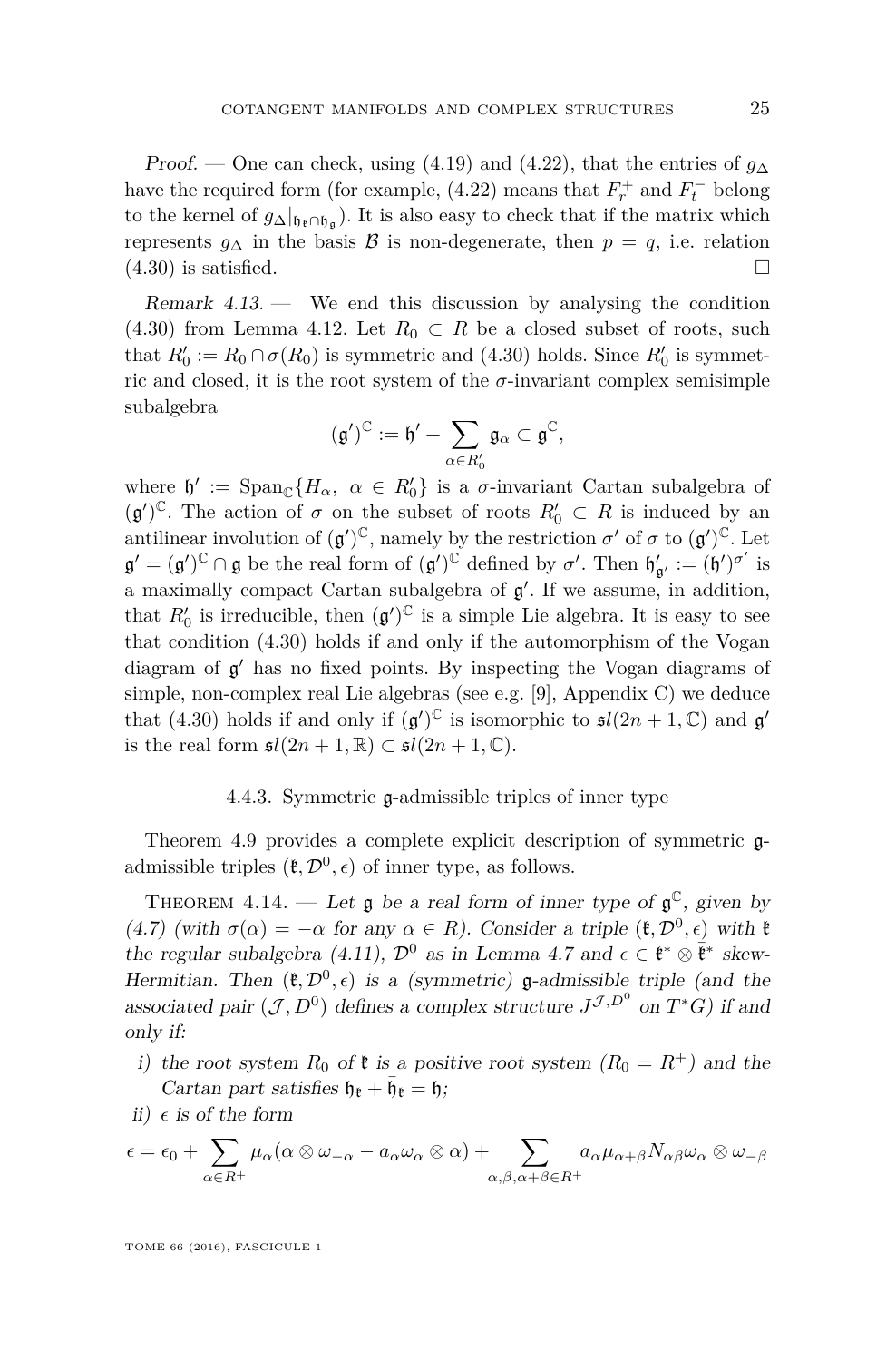where  $\epsilon_0 \in \Lambda^2(\mathfrak{h}_\mathfrak{k})$  is trivially extended to  $\mathfrak{k}$ , and  $\mu_\alpha$  ( $\alpha \in R^+$ ) are arbitrary real constants;

iii) Im( $\epsilon_0|_{\mathfrak{h}_\mathfrak{k} \cap i\mathfrak{h}_\mathbb{R}}$ ) is non-degenerate.

Proof. — We use Theorem [4.9.](#page-20-1) Since  $\sigma|_R = -\text{Id}, R_0 \cap \sigma(R_0)$  is symmetric and relation [\(4.30\)](#page-24-0) implies that  $R_0 \cap (-R_0) = \emptyset$ . Since  $R_0 \cup (-R_0) = R$ , from a result of Bourbaki we obtain that  $R_0 = R^+$  is a positive root system. Condition [\(4.18\)](#page-20-4) is satisfied (this follows from  $\mathfrak{h}_{\mathfrak{k}} + \bar{\mathfrak{h}}_{\mathfrak{k}} = \mathfrak{h}$  and  $\sigma|_R = -\text{Id}$ ). Conditions [\(4.20\)](#page-21-0), [\(4.21\)](#page-21-1) and [\(4.22\)](#page-21-3) do not apply  $(R^+$  is skew-symmetric) and the intersection  $\mathfrak{k} \cap \overline{\mathfrak{k}}$  reduces to its Cartan part  $\mathfrak{h}_{\mathfrak{k}} \cap \overline{\mathfrak{h}}_{\mathfrak{k}}$ .

#### **5. Special complex geometry**

<span id="page-26-0"></span>In this section we develop further applications of Theorem [3.3,](#page-12-0) in relation to special complex geometry.

<span id="page-26-2"></span>PROPOSITION 5.1. — Let  $(M, J, D)$  be a manifold with an almost complex structure *J* and a linear connection *D*. The almost complex structure  $J^{\pm} := J^{\mathcal{J}^{\pm},D}$  on  $T^*M$ , defined by *D* and the generalized complex structure

$$
\mathcal{J}^{\pm} := \left( \begin{array}{cc} J & 0 \\ 0 & \pm J^* \end{array} \right)
$$

is integrable if and only if *J* is a complex structure,  $D_X(J) = \pm JD_{JX}(J)$ and

<span id="page-26-1"></span>(5.1) 
$$
(R_{X,Y}^D - R_{JX,JY}^D)(Z) \pm (R_{JX,Y}^D + R_{X,JY}^D)(JZ) = 0,
$$

for any  $X, Y, Z \in TM$ .

Proof. — The generalized complex structure  $\mathcal{J}^+$  is symmetric, with holomorphic bundle  $T^{1,0}M \oplus \text{Ann}(T^{0,1}M)$ , while  $\mathcal{J}^-$  is skew-symmetric, with holomorphic bundle  $T^{1,0}M \oplus \text{Ann}(T^{1,0}M)$ . From Theorem [3.3,](#page-12-0) if  $\mathcal{J}^\pm$  is integrable, then the bundle  $T^{1,0}M$  is involutive, i.e *J* is an (integrable) complex structure. Also,  $D_{\Gamma(T^{1,0}M)}\Gamma(T^{1,0}M) \subset \Gamma(T^{1,0}M)$  if and only if  $D_X(J)$  =  $-JD_{JX}(J)$ , while  $D_{\Gamma(T^{1,0}M)}\Gamma(T^{0,1}M) \subset \Gamma(T^{0,1}M)$  if and only if  $D_X(J)$  =  $JD_{JX}(J)$ , for any  $X \in TM$ . The condition  $R^D|_{T^{1,0}M,T^{1,0}M}(\tau(T^{1,0}M)) = 0$ from Theorem [3.3](#page-12-0) translates to [\(5.1\)](#page-26-1). Condition [\(3.4\)](#page-12-3) from Theorem [3.3](#page-12-0) is also satisfied, because  $\alpha = 0$  (in both cases). Our claim follows.

As already mentioned in the introduction, the first statement of the following corollary was proved in [\[1\]](#page-27-0) using different methods.

COROLLARY  $5.2.$  — Consider the setting of Proposition [5.1.](#page-26-2)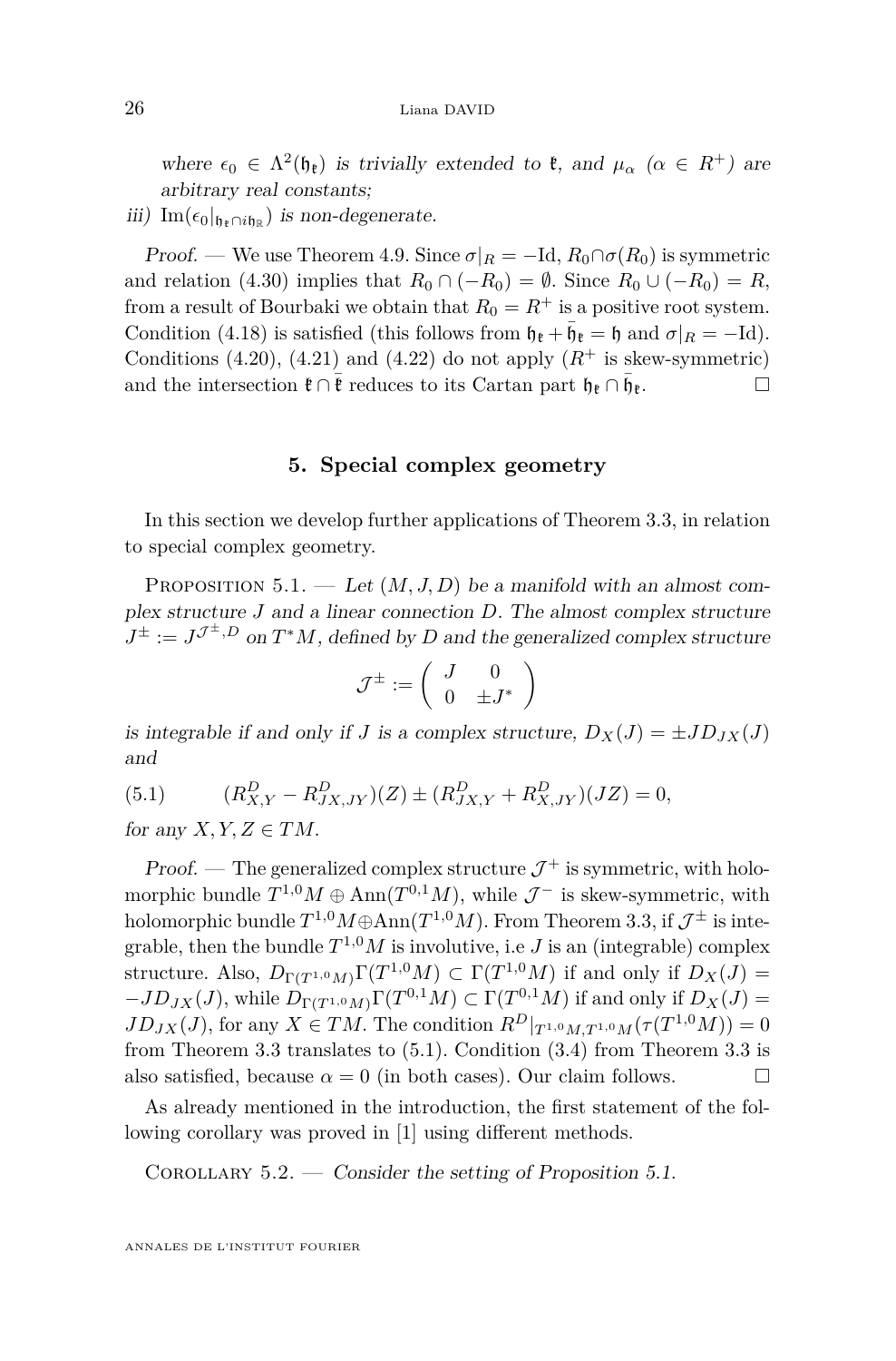i) If (*J, D*) is a special complex structure, i.e. *J* is integrable and *D* is flat, torsion-free, such that

$$
(d^D J)_{X,Y} := D_X(J)(Y) - D_Y(J)(X) = 0, \quad \forall X, Y \in TM,
$$

then  $J^+$  is integrable.

ii) If  $D = D<sup>g</sup>$  is the Levi-Civita connection of an almost Hermitian structure  $(g, J)$ , then  $J^+$  is integrable if and only if  $(g, J)$  is Kähler and *J*<sup>−</sup> is integrable if and only if *J* is integrable and the curvature of *g* satisfies

$$
(R_{X,Y}^D - R_{JX,JY}^D)(Z) - (R_{JX,Y}^D + R_{X,JY}^D)(JZ) = 0, \quad \forall X, Y, Z \in TM.
$$

iii) If *D* is the Chern connection of a Hermitian structure  $(J, q)$ , then both  $J^{\pm}$  are integrable.

Proof. — The claims follow from Proposition [5.1.](#page-26-2) For i), we remark that the special complex condition  $d^D J = 0$  implies  $D_X(J) = JD_{JX}(J)$  for any  $X \in TM$ . For ii), we use that  $D_X^g(J) = -JD_{JX}^g(J)$ , for any  $X \in TM$ , if and only if  $J$  is integrable (see [\[5\]](#page-28-6) or [\[4,](#page-28-7) Proposition 1]). This proves the statement for  $J^-$ . The statement for  $J^+$  follows as well: if  $J$  is integrable and  $D_X^g(J) = JD_{JX}^g(J)$ , then  $D^g J = 0$  and  $(g, J)$  is Kähler. For iii), we use that the Chern connection is Hermitian with curvature of type  $(1, 1)$ .  $\Box$ 

The following lemma is a mild improvement of Lemma 6 of [\[1\]](#page-27-0).

LEMMA 5.3. — Let  $(M, \omega, D)$  be a manifold with a non-degenerate 2form *ω* and a linear connection *D*. The almost complex structure on *T* <sup>∗</sup>*M* defined by *D* and the (skew-symmetric) generalized complex structure

$$
\mathcal{J}^{\omega} = \left( \begin{array}{cc} 0 & \omega^{-1} \\ -\omega & 0 \end{array} \right)
$$

is integrable if and only if *D* is flat and, for any  $X, Y, Z \in \mathcal{X}(M)$ ,

$$
(d\omega)(X, Y, Z) - (D_Z \omega)(X, Y) - \omega(T_Z^D X, Y) - \omega(X, T_Z^D Y) = 0.
$$

Proof. — The holomorphic bundle of  $\mathcal{J}^{\omega}$  is  $L(T^{C}M, i\omega^{C})$  and the claim follows from Theorem [3.3](#page-12-0) and relation  $(3.12)$ .

#### BIBLIOGRAPHY

- <span id="page-27-0"></span>[1] D. V. Alekseevsky, V. Cortés & C. Devchand, "Special complex manifolds", J. Geom. Phys. **42** (2002), no. 1-2, p. 85-105.
- <span id="page-27-1"></span>[2] D. V. ALEKSEEVSKY & L. DAVID, "Invariant generalized complex structures on Lie groups", Proc. Lond. Math. Soc. (3) **105** (2012), no. 4, p. 703-729.
- <span id="page-27-2"></span>[3] N. BOURBAKI, Lie Groups and Lie Algebras. Chapters 4–6, Elements of Math. (Berlin), Springer-Verlag, New York, 2002, xii+300 pages.